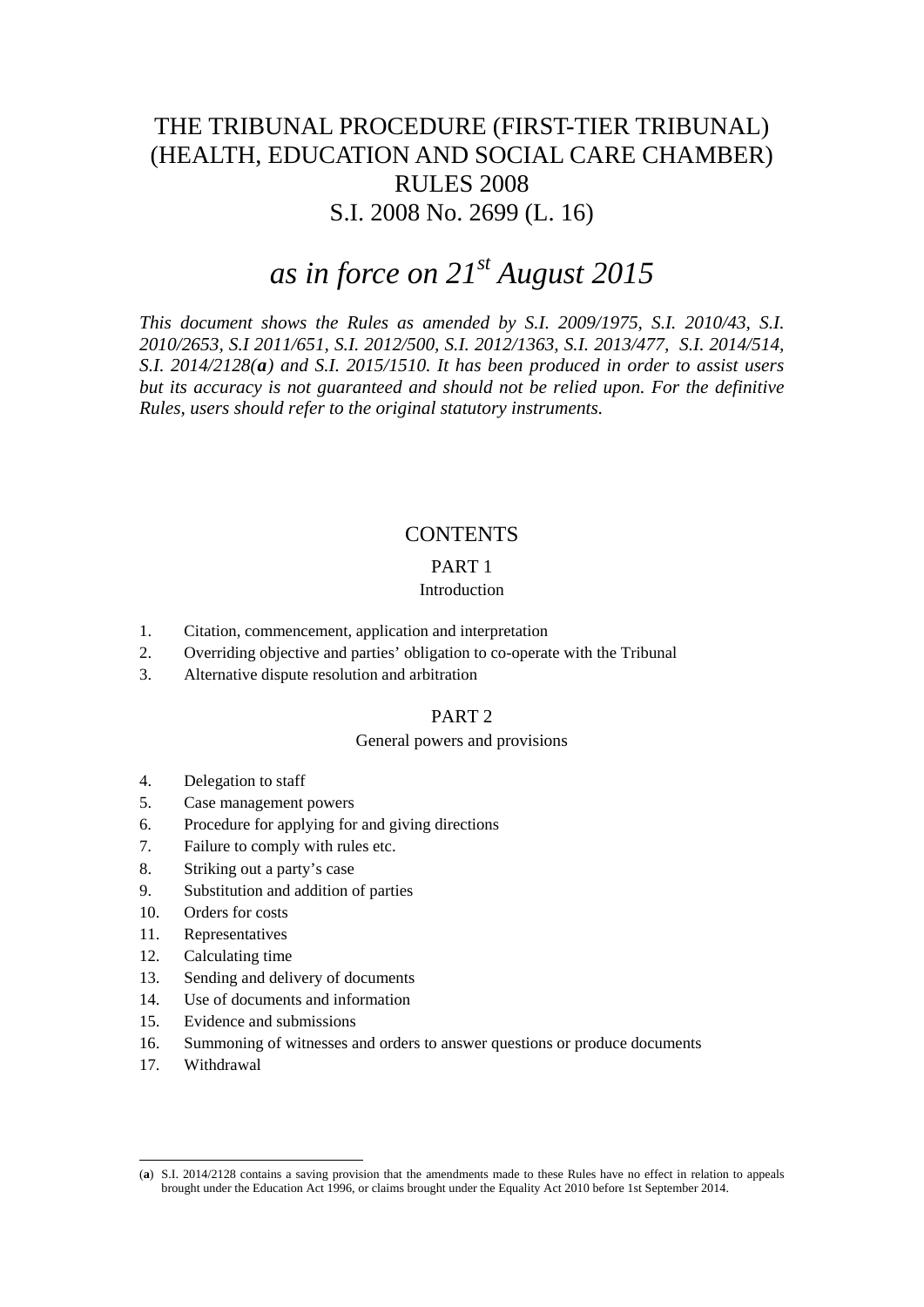# PART 3

# Proceedings before the Tribunal other than in mental health cases CHAPTER 1

Before the hearing

- 18. Application of Part 3
- 19. Application for leave
- 20. The application notice
- 21. The response
- 22. Order that a school be regarded as not registered pending determination of an appeal

# CHAPTER 2

**Hearings** 

- 23. Decision with or without a hearing
- 24. Entitlement to attend a hearing
- 25. Notice of hearings
- 26. Public and private hearings
- 27. Hearings in a party's absence
- 28. Power to pay allowances

# CHAPTER 3

Decisions

- 29. Consent orders
- 30. Decisions

# PART 4

### Proceedings before the Tribunal in mental health cases

#### CHAPTER 1

#### Before the hearing

- 31. Application of Part 4
- 32. Procedure in mental health cases
- 33. Notice of proceedings to interested persons
- 34. Medical examination of the patient

# CHAPTER 2

#### **Hearings**

- 35. [Restrictions on disposal] of proceedings without a hearing
- 36. Entitlement to attend a hearing
- 37. Time and place of hearings
- 38. Public and private hearings
- 39. Hearings in a party's absence
- 40. Power to pay allowances

## CHAPTER 3

Decisions

- 41. Decisions
- 42. Provisional decisions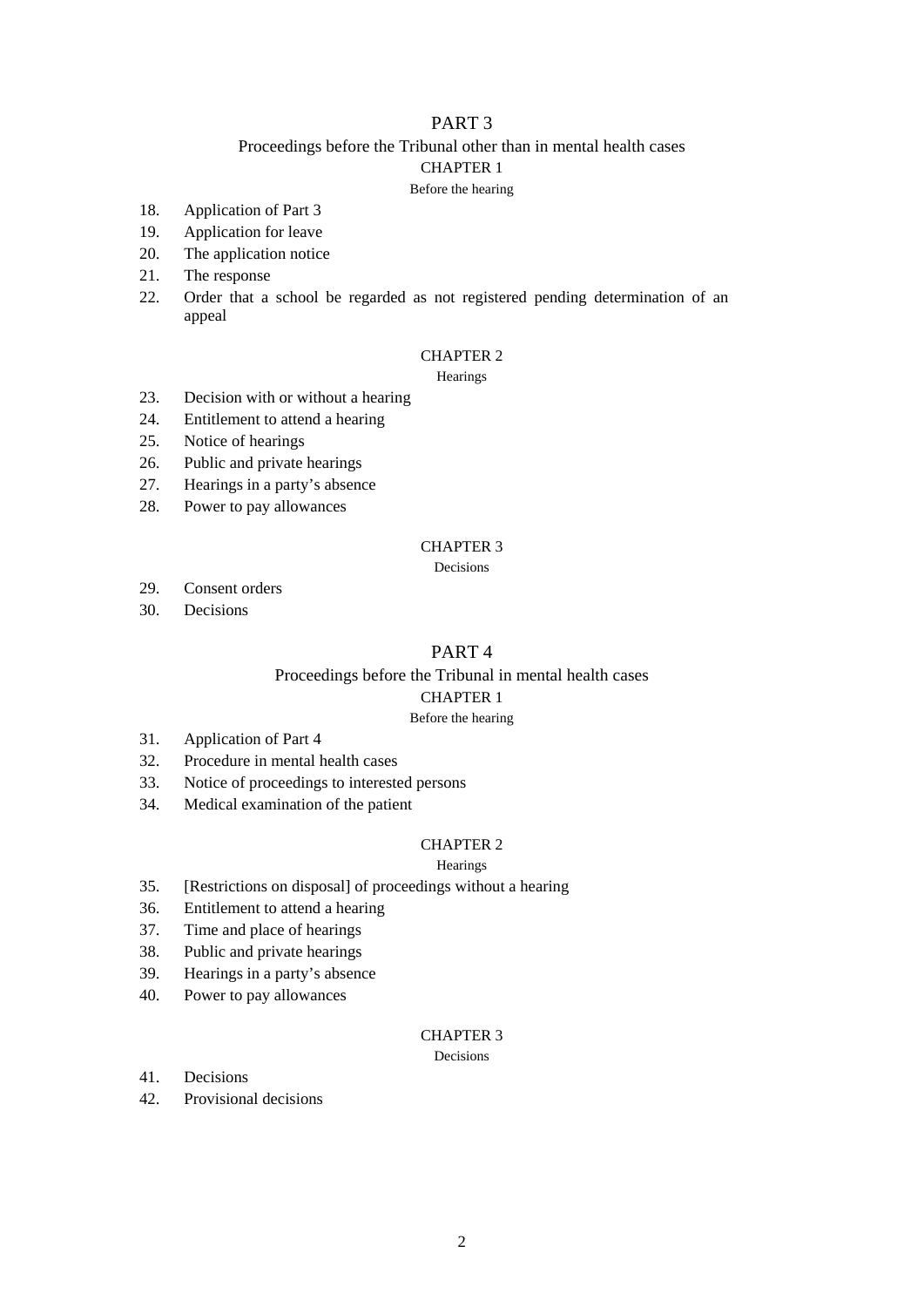# PART 5

# Correcting, setting aside, reviewing and appealing Tribunal decisions

- 43. Interpretation
- 44. Clerical mistakes and accidental slips or omissions
- 45. Setting aside a decision which disposes of proceedings
- 46. Application for permission to appeal
- 47. Tribunal's consideration of application for permission to appeal
- 48. Application for review in special educational needs cases
- 49. Review of a decision
- 50. Power to treat an application as a different type of application

SCHEDULE — Time limits for providing application notices and responses

After consulting in accordance with paragraph 28(1) of the Tribunals, Courts and Enforcement Act 2007(**[a](#page-2-0)**), the Tribunal Procedure Committee has made the following Rules in exercise of the power conferred by sections 9(3), 22 and 29(3) and (4) of, and Schedule 5 to, that Act.

The Lord Chancellor has allowed the Rules in accordance with paragraph 28(3) of Schedule 5 to the Tribunals, Courts and Enforcement Act 2007.

# PART 1

### Introduction

#### **Citation, commencement, application and interpretation(**[b](#page-2-1)**)**

**1.**—(1) These Rules may be cited as the Tribunal Procedure (First-tier Tribunal) (Health, Education and Social Care Chamber) Rules 2008 and come into force on 3rd November 2008.

(2) [These Rules apply to proceedings before the Health, Education and Social Care Chamber of the First-tier Tribunal.]

(3) In these Rules—

"the 2007 Act" means the Tribunals, Courts and Enforcement Act 2007;

"applicant" means a person who—

- (a) starts Tribunal proceedings, whether by making an application, an appeal, a claim or a reference;
- (b) makes an application to the Tribunal for leave to start such proceedings; or
- (c) is substituted as an applicant under rule  $9(1)$  (substitution and addition of parties);

"childcare provider" means a person who is a childminder or provides day care as defined in [section 19 of the Children and Families (Wales) Measure 2010(**[c](#page-2-2)**)], or a person who provides childcare as defined in section 18 of the Childcare Act 2006(**[d](#page-2-3)**);

"disability discrimination in schools case" means proceedings concerning disability discrimination in the education of a child [or young person] or related matters;

<span id="page-2-0"></span><sup>(</sup>**a**) 2007 c.15.

<span id="page-2-1"></span><sup>(</sup>**b**) Rule 1(2) was amended by S.I. 2010/2653 and rule 1(3) was amended by S.I. 2010/43, S.I 2011/651, S.I. 2013/477, S.I. 2014/2128 and S.I. 2015/1510.

<span id="page-2-2"></span><sup>(</sup>**c**) 2010 nawm 1

<span id="page-2-3"></span><sup>(</sup>**d**) 2006 c.21.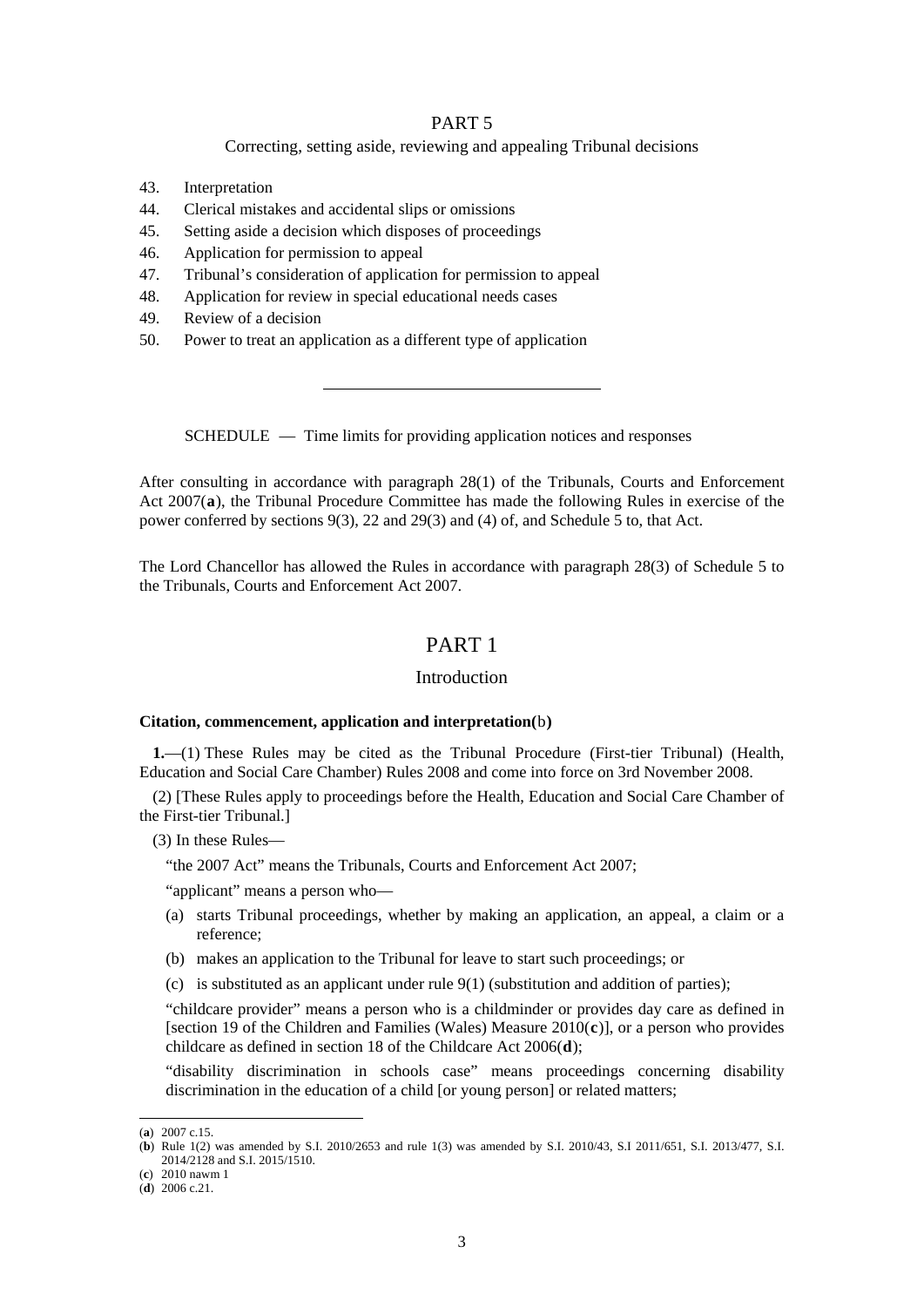"dispose of proceedings" includes, unless indicated otherwise, disposing of a part of the proceedings;

"document" means anything in which information is recorded in any form, and an obligation under these Rules or any practice direction or direction to provide or allow access to a document or a copy of a document for any purpose means, unless the Tribunal directs otherwise, an obligation to provide or allow access to such document or copy in a legible form or in a form which can be readily made into a legible form;

[…………………]

["health service case" means a case under the National Health Service Act 2006(**[a](#page-3-0)**), the National Health Service (Wales) Act 2006(**[b](#page-3-1)**), regulations made under either of those Acts, or regulations having effect as if made under either of those Acts by reason of section 4 of and Schedule 2 to the National Health Service (Consequential Provisions) Act 2006(**[c](#page-3-2)**);]

"hearing" means an oral hearing and includes a hearing conducted in whole or in part by video link, telephone or other means of instantaneous two-way electronic communication;

"legal representative" means [a person who, for the purposes of the Legal Services Act 2007(**[d](#page-3-3)**), is an authorised person in relation to an activity which constitutes the exercise of a right of audience or the conduct of litigation within the meaning of that Act];

"mental health case" means proceedings brought under the Mental Health Act 1983(**[e](#page-3-4)**) or paragraph 5(2) of the Schedule to the Repatriation of Prisoners Act 1984(**[f](#page-3-5)**);

"nearest relative" has the meaning set out in section 26 of the Mental Health Act 1983;

"party" means—

- (a) in a mental health case, the patient, the responsible authority, the Secretary of State (if the patient is a restricted patient or in a reference under rule 32(8) (seeking approval under section 86 of the Mental Health Act 1983)), and any other person who starts a mental health case by making an application;
- (b) in any other case, a person who is an applicant or respondent in proceedings before the Tribunal or, if the proceedings have been concluded, a person who was an applicant or respondent when the Tribunal finally disposed of all issues in the proceedings;

"patient" means the person who is the subject of a mental health case;

"practice direction" means a direction given under section 23 of the 2007 Act;

"respondent" means—

- (a) [in an appeal against an order made by a justice of the peace, the person who applied to the justice of the peace for the order.]
- (b) in an appeal against any other decision, the person who made the decision;
- (c) in proceedings on a claim brought under paragraph 3 of Schedule 17 to the Equality Act 2010(**[g](#page-3-6)**) (disabled pupils: enforcement)—
	- (i) the local authority or the governing body, where the school concerned is a maintained school;
	- (ii) the proprietor, where the school concerned is an independent school.

 $(d)$   $\Box$ 

[(da) in an application for, or for a review of, a stop order under the National Health Service (Optical Charges and Payments) Regulations 1997(**[h](#page-3-7)**)—

(i) the supplier, where the Secretary of State is the applicant;

<sup>(</sup>**a**) 2006 c. 41

<span id="page-3-1"></span><span id="page-3-0"></span><sup>(</sup>**b**) 2006 c. 42 (**c**) 2006 c. 43

<span id="page-3-3"></span><span id="page-3-2"></span><sup>(</sup>**d**) 2007 c.29.

<span id="page-3-4"></span><sup>(</sup>**e**) 1983 c.20.

<span id="page-3-5"></span><sup>(</sup>**f**) 1984 c.47.

<sup>(</sup>**g**) 2010 c. 15

<span id="page-3-7"></span><span id="page-3-6"></span><sup>(</sup>**h**) S.I. 1997/818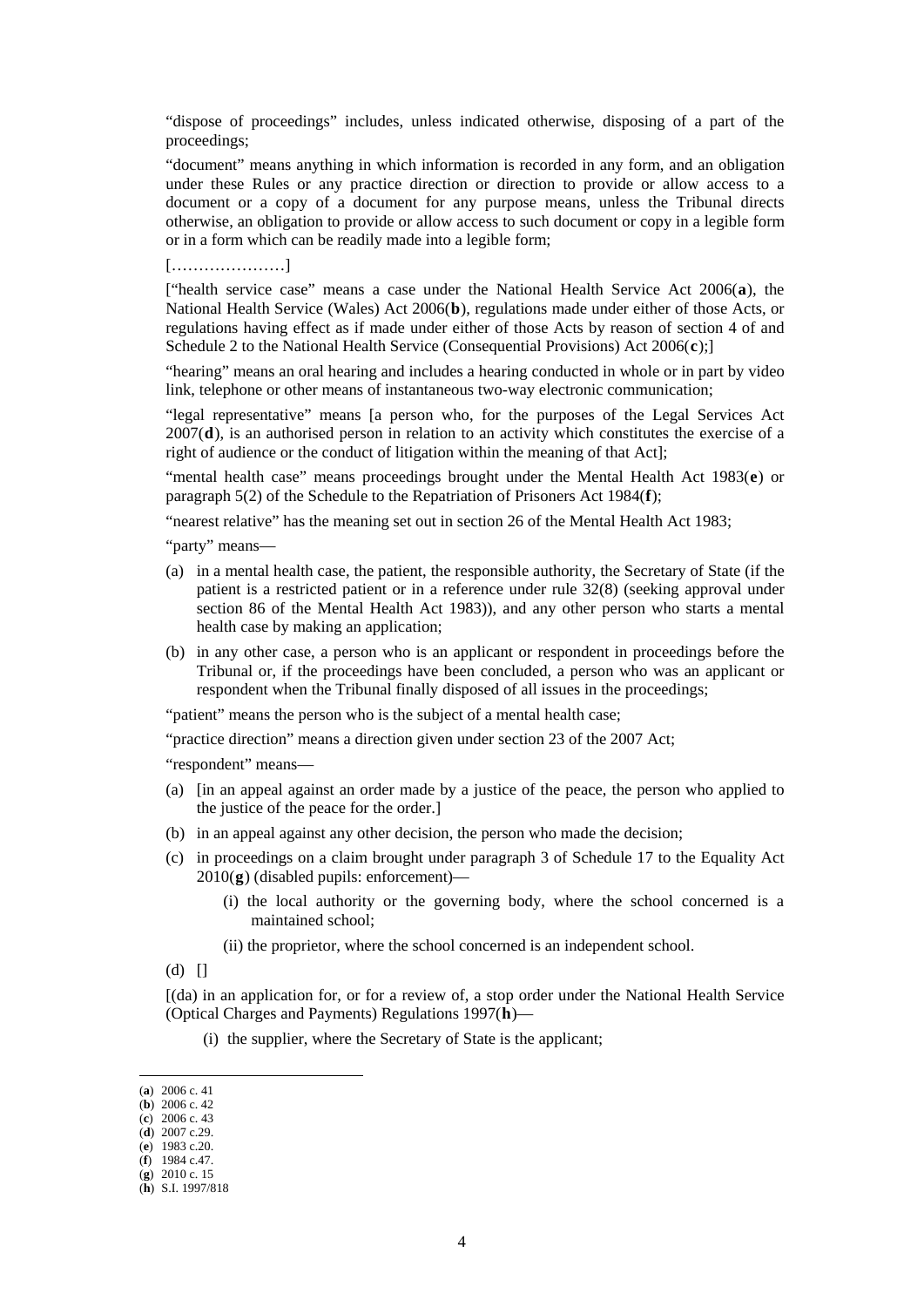- (ii) the Secretary of State, where the supplier is the applicant;
- (db) in any other [health service case]—
	- (i) the practitioner, performer or person against whom the application is made, where the National Health Service Commissioning Board [or a Local Health Board] is, or is deemed to be, the applicant;
	- (ii) the National Health Service Commissioning Board [or Local Health Board] that served the notice, obtained the order or confirmation of the order, where any other person is the applicant;]
- (e) a person substituted or added as a respondent under rule 9 (substitution and addition of parties);

"responsible authority" means—

- (a) in relation to a patient detained under the Mental Health Act 1983 in a hospital within the meaning of Part 2 of that Act, the managers (as defined in section 145 of that Act);
- (b) in relation to a patient subject to guardianship, the responsible local social services authority (as defined in section 34(3) of the Mental Health Act 1983);
- (c) in relation to a community patient, the managers of the responsible hospital (as defined in section 145 of the Mental Health Act 1983);

"restricted patient" has the meaning set out in section 79(1) of the Mental Health Act 1983;

["special educational needs case" means proceedings concerning—

- (a) an EHC needs assessment within the meaning of section 36(2) of the Children and Families Act 2014(**[a](#page-4-0)**),
- [(aa) a detained person's EHC needs assessment within the meaning of section 70(5) of the Children and Families Act 2014(**[b](#page-4-1)**), or]
- (b) an EHC plan within the meaning of section 37(2) of that Act,
- of a child or young person who has or may have special educational needs;]

"Suspension Regulations" means regulations which provide for a right of appeal against a decision to suspend, or not to lift the suspension of, a person's registration as a childcare provider;

"Tribunal" means the First-tier Tribunal;

"working day" means any day except a Saturday or Sunday, Christmas Day, Good Friday or a bank holiday under section 1 of the Banking and Financial Dealings Act 1971(**[c](#page-4-2)**);

["young person" means, in relation to a special educational needs case or a disability discrimination in schools case, a person over compulsory school age but under 25].

#### **Overriding objective and parties' obligation to co-operate with the Tribunal**

**2.**—(1) The overriding objective of these Rules is to enable the Tribunal to deal with cases fairly and justly.

(2) Dealing with a case fairly and justly includes—

- (a) dealing with the case in ways which are proportionate to the importance of the case, the complexity of the issues, the anticipated costs and the resources of the parties;
- (b) avoiding unnecessary formality and seeking flexibility in the proceedings;
- (c) ensuring, so far as practicable, that the parties are able to participate fully in the proceedings;
- (d) using any special expertise of the Tribunal effectively; and
- (e) avoiding delay, so far as compatible with proper consideration of the issues.

<span id="page-4-0"></span><sup>(</sup>**a**) 2014 c.6

<span id="page-4-1"></span><sup>(</sup>**b**) 2014 c. 6

<span id="page-4-2"></span><sup>(</sup>**c**) 1971 c.80.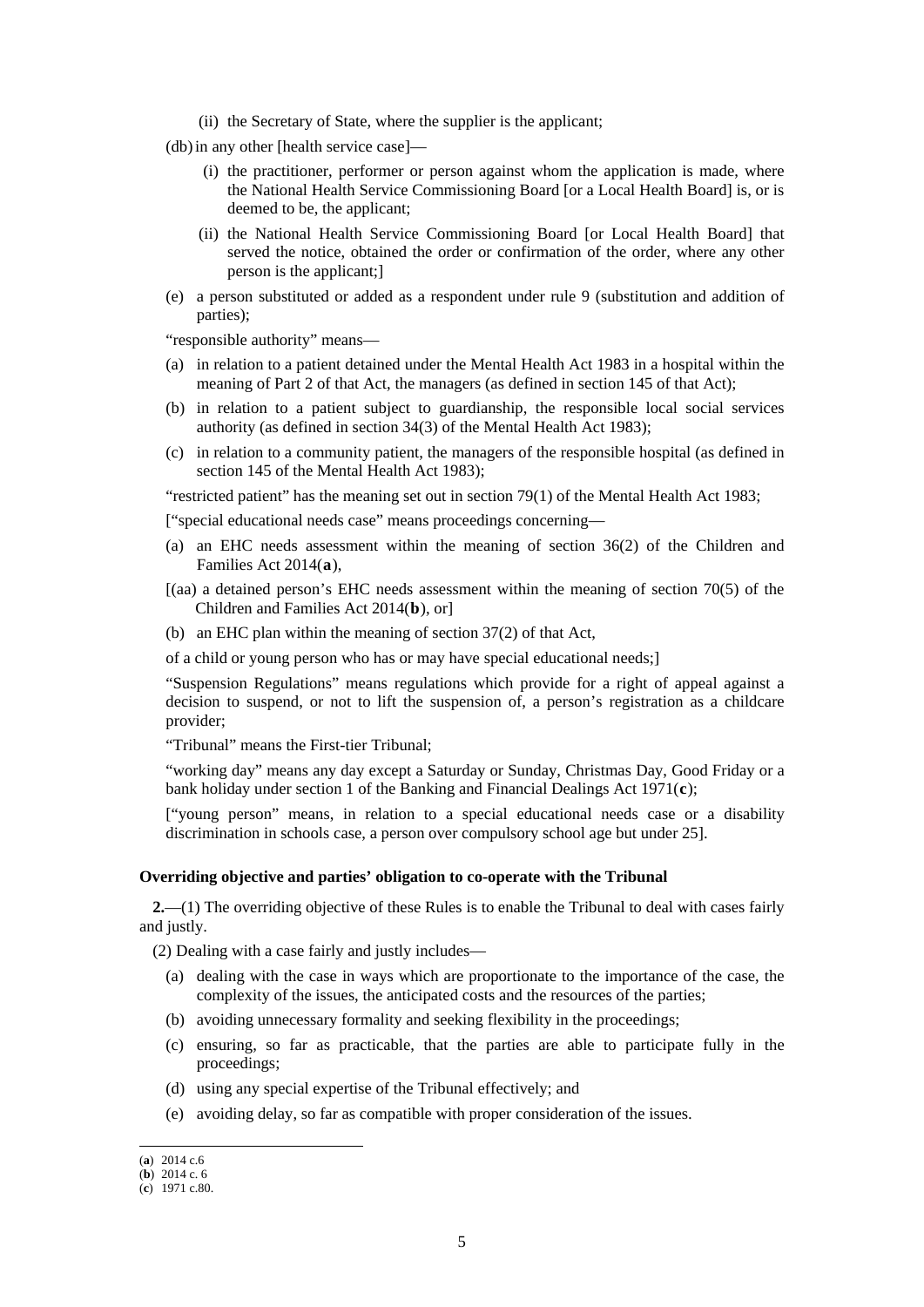(3) The Tribunal must seek to give effect to the overriding objective when it—

- (a) exercises any power under these Rules; or
- (b) interprets any rule or practice direction.

(4) Parties must—

- (a) help the Tribunal to further the overriding objective; and
- (b) co-operate with the Tribunal generally.

#### **Alternative dispute resolution and arbitration**

**3.**—(1) The Tribunal should seek, where appropriate—

- (a) to bring to the attention of the parties the availability of any appropriate alternative procedure for the resolution of the dispute; and
- (b) if the parties wish and provided that it is compatible with the overriding objective, to facilitate the use of the procedure.

(2) Part 1 of the Arbitration Act 1996(**[a](#page-5-0)**) does not apply to proceedings before the Tribunal.

# PART 2

### General powers and provisions

#### **Delegation to staff**

**4.**—(1) Staff appointed under section 40(1) of the 2007 Act (tribunal staff and services) may, with the approval of the Senior President of Tribunals, carry out functions of a judicial nature permitted or required to be done by the Tribunal.

(2) The approval referred to at paragraph (1) may apply generally to the carrying out of specified functions by members of staff of a specified description in specified circumstances.

(3) Within 14 days after the date on which the Tribunal sends notice of a decision made by a member of staff under paragraph (1) to a party, that party may apply in writing to the Tribunal for that decision to be considered afresh by a judge.

#### **Case management powers**

**5.**—(1) Subject to the provisions of the 2007 Act and any other enactment, the Tribunal may regulate its own procedure.

(2) The Tribunal may give a direction in relation to the conduct or disposal of proceedings at any time, including a direction amending, suspending or setting aside an earlier direction.

(3) In particular, and without restricting the general powers in paragraphs (1) and (2), the Tribunal may—

- (a) extend or shorten the time for complying with any rule, practice direction or direction, unless such extension or shortening would conflict with a provision of another enactment containing a time limit(**[b](#page-5-1)**);
- (b) consolidate or hear together two or more sets of proceedings or parts of proceedings raising common issues, or treat a case as a lead case;
- (c) permit or require a party to amend a document;

<span id="page-5-0"></span><sup>(</sup>**a**) 1996 c.23.

<span id="page-5-1"></span><sup>(</sup>**b**) Provisions in primary legislation which contain time limits include: sections 66(1) and (2), 68(2) (subject to any order made under section 68A), 69(1), (2) and (4), 70, 71(2) (subject to any order made under section 71(3)) and 75(1) and (2) of the Mental Health Act 1983; sections 21(2) and 86(5) of the Care Standards Act 2000; section 166(2) of the Education Act 2002 (c.32); and section 32(2) of the Health and Social Care Act 2008 (c.14).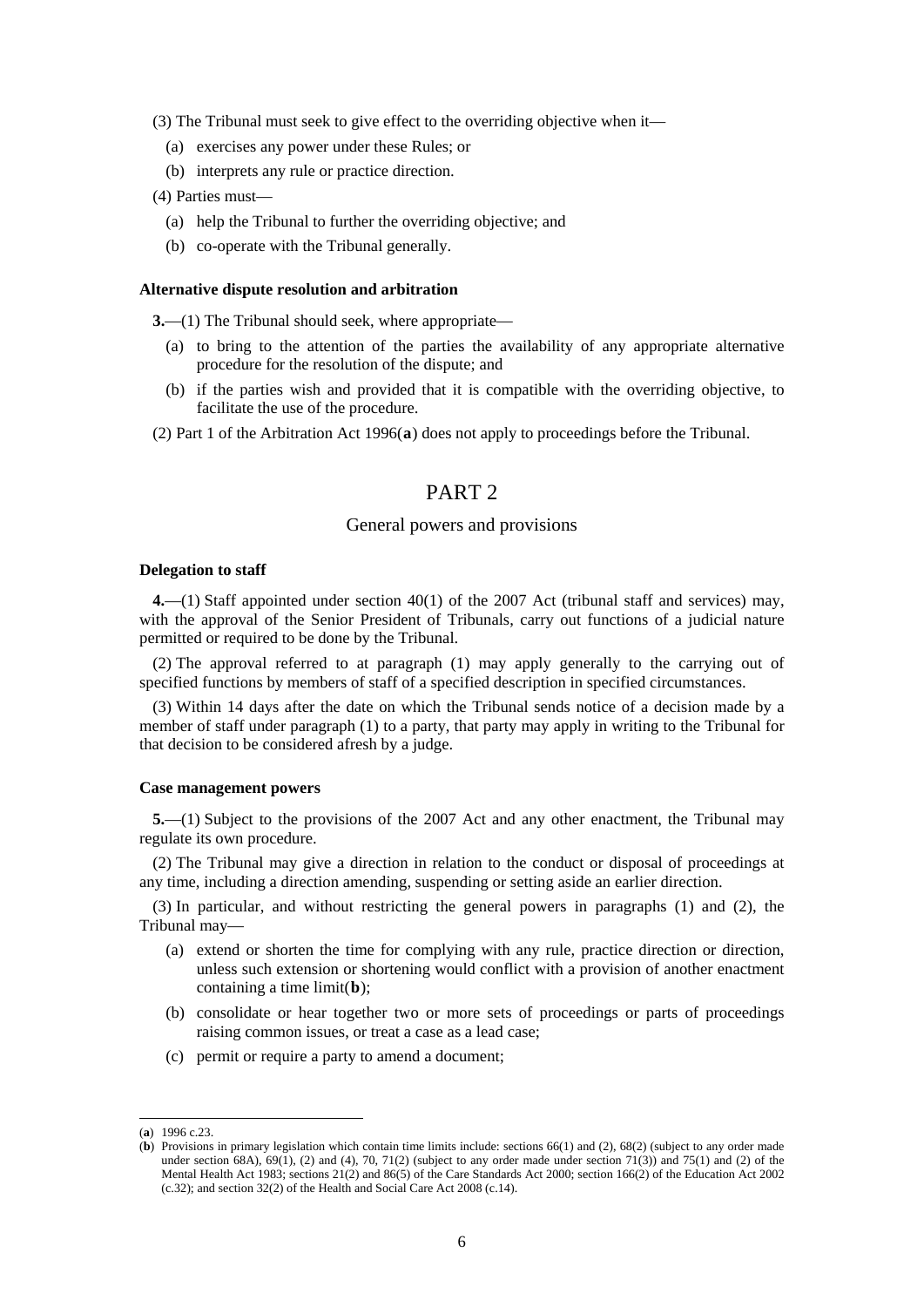- (d) permit or require a party or another person to provide documents, information or submissions to the Tribunal or a party;
- (e) deal with an issue in the proceedings as a preliminary issue;
- (f) hold a hearing to consider any matter, including a case management issue;
- (g) decide the form of any hearing;
- (h) adjourn or postpone a hearing;
- (i) require a party to produce a bundle for a hearing;
- (j) stay proceedings;
- (k) transfer proceedings to another court or tribunal if that other court or tribunal has jurisdiction in relation to the proceedings and—
	- (i) because of a change of circumstances since the proceedings were started, the Tribunal no longer has jurisdiction in relation to the proceedings; or
	- (ii) the Tribunal considers that the other court or tribunal is a more appropriate forum for the determination of the case; or
- (l) suspend the effect of its own decision pending the determination by the Tribunal or the Upper Tribunal of an application for permission to appeal against, and any appeal or review of, that decision.

#### **Procedure for applying for and giving directions**

**6.**—(1) The Tribunal may give a direction on the application of one or more of the parties or on its own initiative.

(2) An application for a direction may be made—

- (a) by sending or delivering a written application to the Tribunal; or
- (b) orally during the course of a hearing.
- (3) An application for a direction must include the reason for making that application.

(4) Unless the Tribunal considers that there is good reason not to do so, the Tribunal must send written notice of any direction to every party and to any other person affected by the direction.

(5) If a party, or any other person given notice of the direction under paragraph (4), wishes to challenge a direction which the Tribunal has given, they may do so by applying for another direction which amends, suspends or sets aside the first direction.

#### **Failure to comply with rules etc.**

**7.**—(1) An irregularity resulting from a failure to comply with any requirement in these Rules, a practice direction or a direction, does not of itself render void the proceedings or any step taken in the proceedings.

(2) If a party has failed to comply with a requirement in these Rules, a practice direction or a direction, the Tribunal may take such action as it considers just, which may include—

- (a) waiving the requirement;
- (b) requiring the failure to be remedied;
- (c) exercising its power under rule 8 (striking out a party's case);
- (d) exercising its power under paragraph (3); or
- (e) except in mental health cases, restricting a party's participation in the proceedings.

(3) The Tribunal may refer to the Upper Tribunal, and ask the Upper Tribunal to exercise its power under section 25 of the 2007 Act in relation to, any failure by a person to comply with a requirement imposed by the Tribunal—

- (a) to attend at any place for the purpose of giving evidence;
- (b) otherwise to make themselves available to give evidence;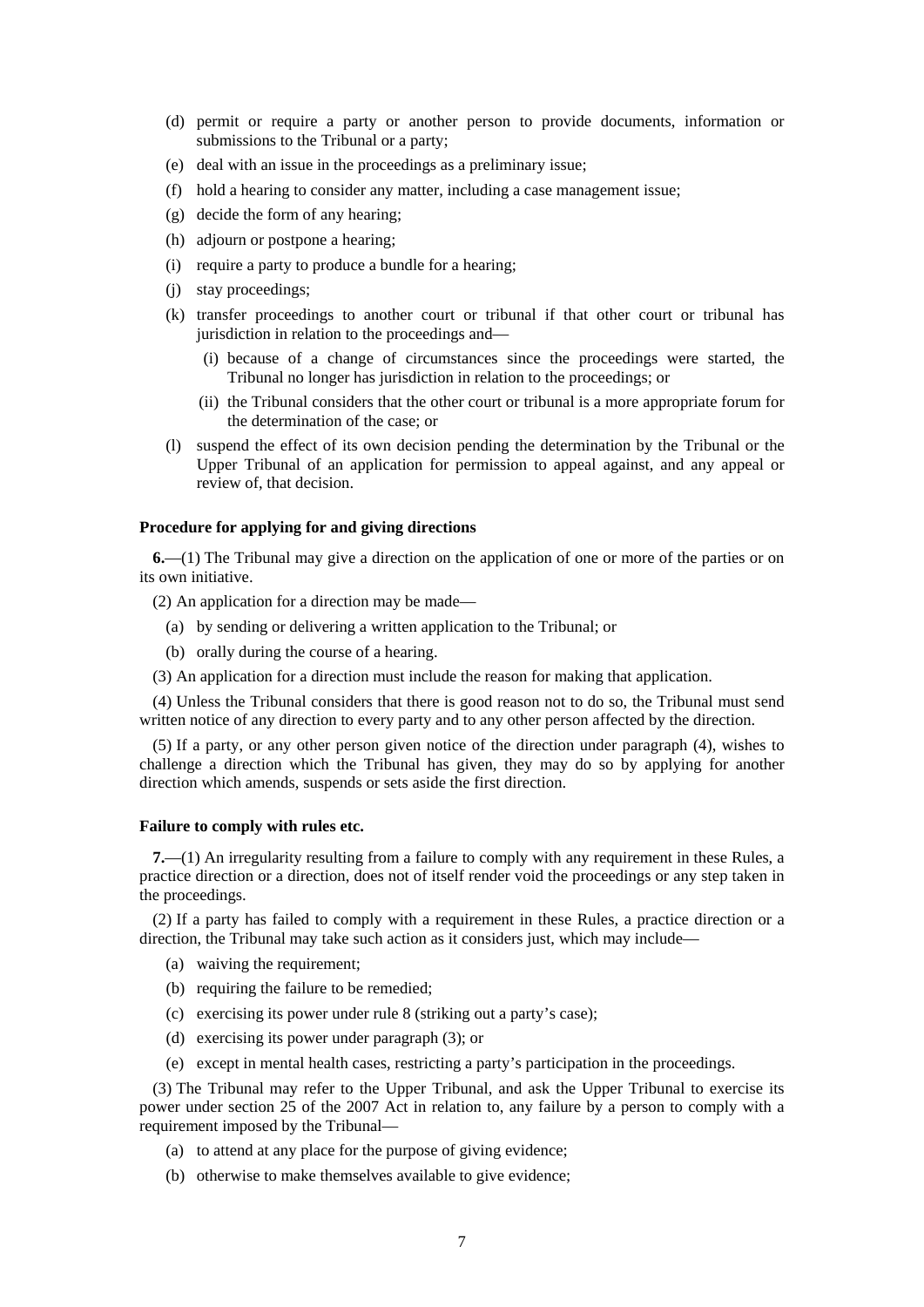- (c) to swear an oath in connection with the giving of evidence;
- (d) to give evidence as a witness;
- (e) to produce a document; or
- (f) to facilitate the inspection of a document or any other thing (including any premises).

#### **Striking out a party's case(**[a](#page-7-0)**)**

**8.**—(1) With the exception of paragraph (3), this rule does not apply to mental health cases.

(2) The proceedings, or the appropriate part of them, will automatically be struck out if the applicant has failed to comply with a direction that stated that failure by the applicant to comply with the direction would lead to the striking out of the proceedings or that part of them.

(3) The Tribunal must strike out the whole or a part of the proceedings if the Tribunal—

- (a) does not have jurisdiction in relation to the proceedings or that part of them; and
- (b) does not exercise its power under rule  $5(3)(k)(i)$  (transfer to another court or tribunal) in relation to the proceedings or that part of them.

(4) The Tribunal may strike out the whole or a part of the proceedings if—

- (a) the applicant has failed to comply with a direction which stated that failure by the applicant to comply with the direction could lead to the striking out of the proceedings or part of them;
- (b) the applicant has failed to co-operate with the Tribunal to such an extent that the Tribunal cannot deal with the proceedings fairly and justly; or
- (c) the Tribunal considers there is no reasonable prospect of the applicant's case, or part of it, succeeding.

(5) The Tribunal may not strike out the whole or a part of the proceedings under paragraph (3) or (4)(b) or (c) without first giving the applicant an opportunity to make representations in relation to the proposed striking out.

(6) If the proceedings, or part of them, have been struck out under paragraph (2) or (4)(a), the applicant may apply for the proceedings, or part of them, to be reinstated.

(7) An application under paragraph (6) must be made in writing and received by the Tribunal within 28 days after the date on which the Tribunal sent notification of the striking out to that party.

(8) This rule applies to a respondent as it applies to an applicant except that—

- (a) a reference to the striking out of the proceedings is to be read as a reference to the barring of the respondent from taking further part in the proceedings; and
- (b) a reference to an application for the reinstatement of proceedings which have been struck out is to be read as a reference to an application for the lifting of the bar on the respondent from taking further part in the proceedings.

(9) If a respondent has been barred from taking further part in proceedings under this rule and that bar has not been lifted, the Tribunal need not consider any response or other submission made by that respondent [and may summarily determine any or all issues against that respondent].

## **Substitution and addition of parties**

**9.**—(1) The Tribunal may give a direction substituting a party if—

- (a) the wrong person has been named as a party; or
- (b) the substitution has become necessary because of a change in circumstances since the start of proceedings.
- (2) The Tribunal may give a direction adding a person to the proceedings as a respondent.

<span id="page-7-0"></span><sup>(</sup>**a**) Rule 8(9) was amended by S.I. 2010/2653.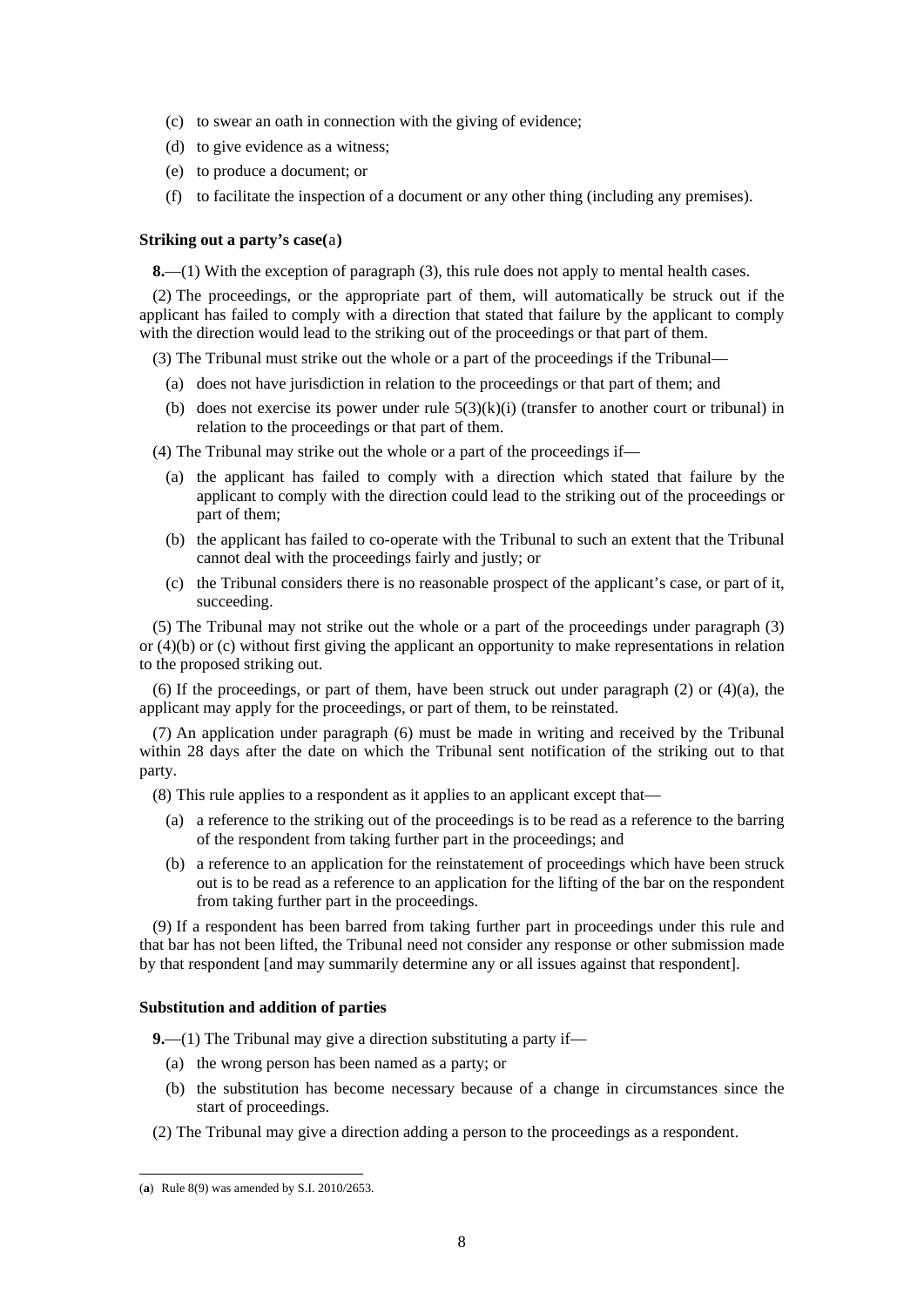(3) If the Tribunal gives a direction under paragraph (1) or (2) it may give such consequential directions as it considers appropriate.

#### **Orders for costs(**[a](#page-8-0)**)**

**10.**—(1) Subject to paragraph (2), the Tribunal may make an order in respect of costs only—

- (a) under section 29(4) of the 2007 Act (wasted costs) and costs incurred in applying for such costs; or
- (b) if the Tribunal considers that a party or its representative has acted unreasonably in bringing, defending or conducting the proceedings.
- (2) The Tribunal may not make an order under paragraph (1)(b) in mental health cases.

(3) The Tribunal may make an order in respect of costs on an application or on its own initiative.

- (4) A person making an application for an order under this rule must—
	- (a) send or deliver a written application to the Tribunal and to the person against whom it is proposed that the order be made; and
	- (b) send or deliver a schedule of the costs claimed with the application.

(5) An application for an order under paragraph (1) may be made at any time during the proceedings but may not be made later than 14 days after the date on which the Tribunal [sends—

- (a) a decision notice recording the decision which finally disposes of all issues in the proceedings; or
- (b) notice under rule 17(6) that a withdrawal which ends the proceedings has taken effect.]

(6) The Tribunal may not make an order under paragraph (1) against a person (the "paying person") without first—

- (a) giving that person an opportunity to make representations; and
- (b) if the paying person is an individual, considering that person's financial means.
- (7) The amount of costs to be paid under an order under paragraph (1) may be ascertained by—
	- (a) summary assessment by the Tribunal;
	- (b) agreement of a specified sum by the paying person and the person entitled to receive the costs ("the receiving person"); or
	- (c) assessment of the whole or a specified part of the costs[, including the costs of the assessment,] incurred by the receiving person, if not agreed.

(8) Following an order for assessment under paragraph  $(7)(c)$ , the paying person or the receiving person may apply to a county court for a detailed assessment of costs in accordance with the Civil Procedure Rules 1998(**[b](#page-8-1)**) on the standard basis or, if specified in the order, on the indemnity basis.

(9) [Upon making an order under paragraph  $(5)$  or  $(7)(c)$ , the Tribunal may order an amount to be paid on account before the costs or expenses are assessed.]

#### **Representatives(**[c](#page-8-2)**)**

**11.**—(1) A party may appoint a representative (whether a legal representative or not) to represent that party in the proceedings.

 $[(1A)$  Where a child or young person is a party to proceedings, that child or young person may appoint a representative under paragraph (1).]

(2) If a party appoints a representative, that party (or the representative if the representative is a legal representative) must send or deliver to the Tribunal and to each other party written notice of the representative's name and address.

<span id="page-8-0"></span><sup>(</sup>**a**) Rule 10 was amended by S.I. 2013/477.

<span id="page-8-1"></span><sup>(</sup>**b**) S.I. 1998/3132.

<span id="page-8-2"></span><sup>(</sup>**c**) Rule 11 was amended by S.I. 2013/477 and S.I. 2014/2128.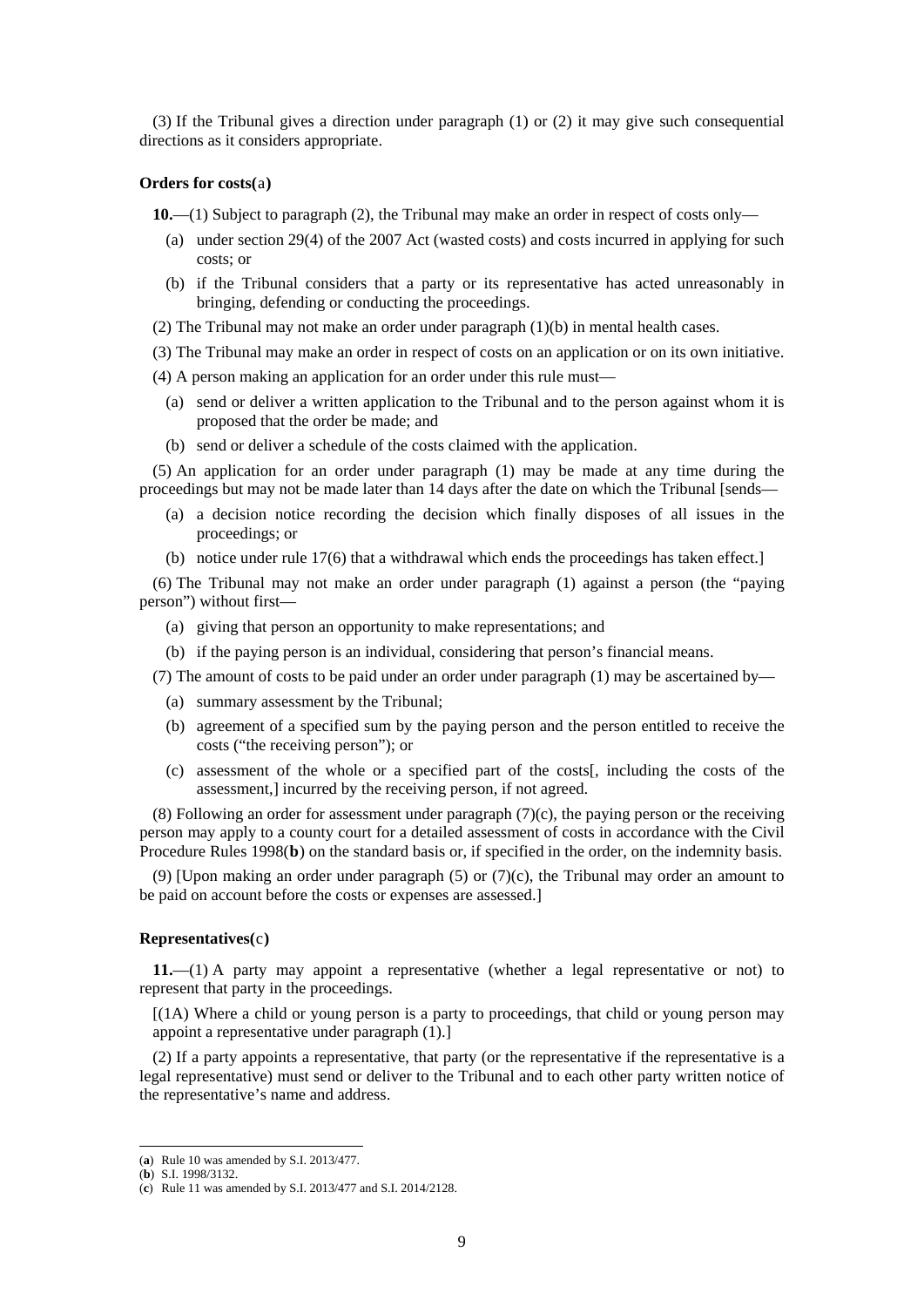(3) Anything permitted or required to be done by a party under these Rules, a practice direction or a direction may be done by the representative of that party, except—

- (a) signing a witness statement; or
- (b) signing an application notice under rule 20 (the application notice) if the representative is not a legal representative.
- (4) A person who receives due notice of the appointment of a representative—
	- (a) must provide to the representative any document which is required to be provided to the represented party, and need not provide that document to the represented party; and
	- (b) may assume that the representative is and remains authorised as such until they receive written notification that this is not so from the representative or the represented party.

(5) At a hearing a party may be accompanied by another person whose name and address has not been notified under paragraph (2) but who, subject to paragraph (8) and with the permission of the Tribunal, may act as a representative or otherwise assist in presenting the party's case at the hearing.

(6) Paragraphs (2) to (4) do not apply to a person who accompanies a party under paragraph (5).

(7) In a mental health case, if the patient has not appointed a representative, the Tribunal may appoint a legal representative for the patient where—

- (a) the patient has stated that they do not wish to conduct their own case or that they wish to be represented; or
- (b) the patient lacks the capacity to appoint a representative but the Tribunal believes that it is in the patient's best interests for the patient to be represented.

(8) In a mental health case a party may not appoint as a representative, or be represented or assisted at a hearing by—

- (a) a person liable to be detained or subject to guardianship  $\lceil \cdot \rceil$ , or who is a community patient, under the Mental Health Act 1983; or
- (b) a person receiving treatment for mental disorder at the same hospital as the patient.

#### **Calculating time**

**12.**—(1) An act required by these Rules, a practice direction or a direction to be done on or by a particular day must be done by 5pm on that day.

(2) If the time specified by these Rules, a practice direction or a direction for doing any act ends on a day other than a working day, the act is done in time if it is done on the next working day.

(3) In a special educational needs case or a disability discrimination in schools case—

- (a) if the time for starting proceedings by providing the application notice to the Tribunal under rule 20 (the application notice) ends on a day from 25th December to 1st January inclusive, or on any day in August, the application notice is provided in time if it is provided to the Tribunal on the first working day after 1st January or 31st August, as appropriate; and
- (b) the days from 25th December to 1st January inclusive and any day in August must not be counted when calculating the time by which any other act must be done.

(4) Paragraph (3)(b) does not apply where the Tribunal directs that an act must be done by or on a specified date.

#### **Sending and delivery of documents(**[a](#page-9-0)**)**

**13.**—(1) Any document to be provided to the Tribunal under these Rules, a practice direction or a direction must be—

(a) sent by pre-paid post or delivered by hand to the address specified for the proceedings;

<span id="page-9-0"></span><sup>(</sup>**a**) Rule 13(1A) was inserted by S.I 2011/651.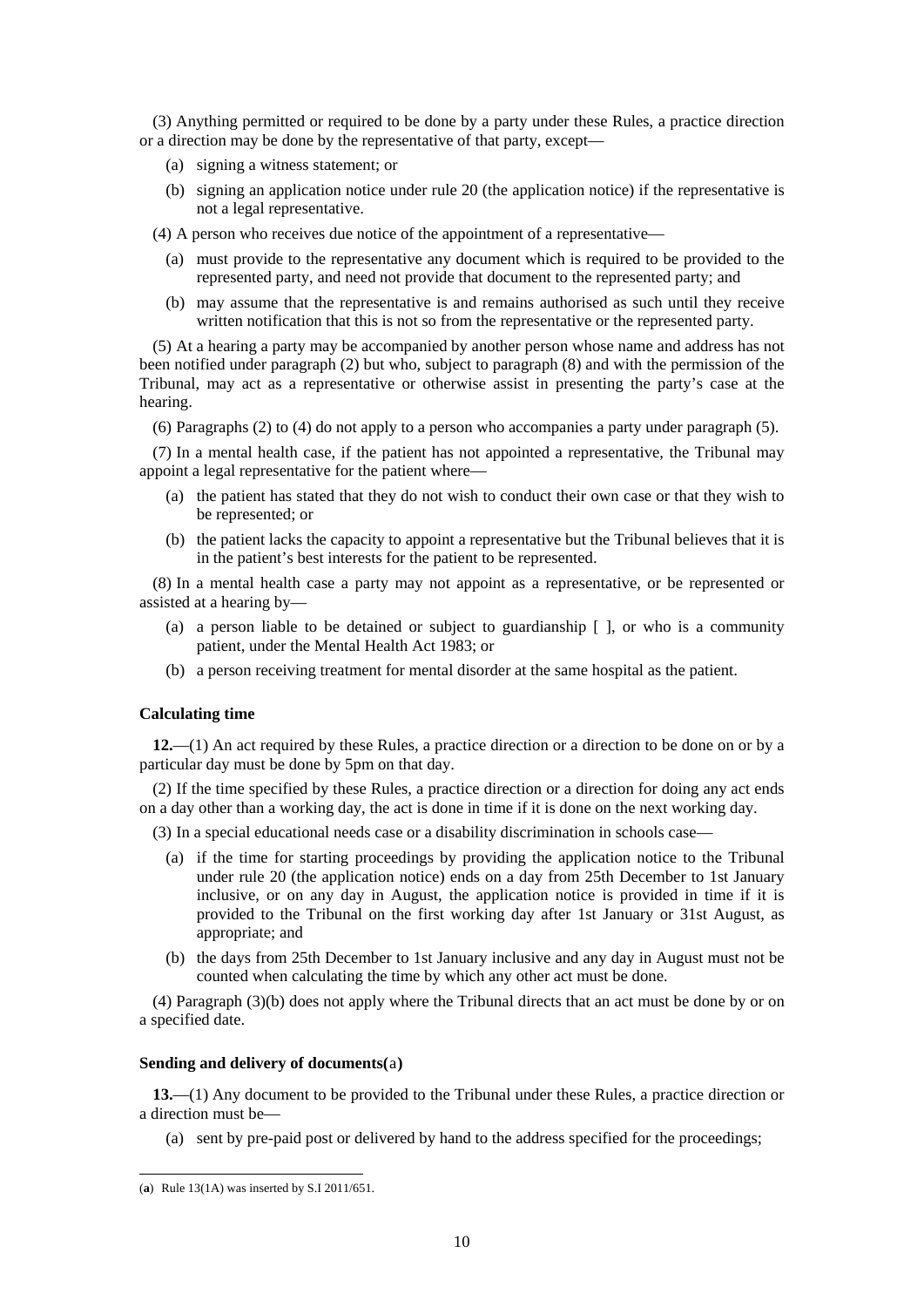- (b) sent by fax to the number specified for the proceedings; or
- (c) sent or delivered by such other method as the Tribunal may permit or direct.

[(1A) If the Tribunal permits or directs documents to be provided to it by email, the requirement for a signature on applications or references under rules  $20(2)$ ,  $22(4)(a)$  or  $32(1)(b)$  may be satisfied by a typed instead of a handwritten signature.]

(2) Subject to paragraph (3), if a party provides a fax number, email address or other details for the electronic transmission of documents to them, that party must accept delivery of documents by that method.

(3) If a party informs the Tribunal and all other parties that a particular form of communication, other than pre-paid post or delivery by hand, should not be used to provide documents to that party, that form of communication must not be so used.

(4) If the Tribunal or a party sends a document to a party or the Tribunal by email or any other electronic means of communication, the recipient may request that the sender provide a hard copy of the document to the recipient. The recipient must make such a request as soon as reasonably practicable after receiving the document electronically.

(5) The Tribunal and each party may assume that the address provided by a party or its representative is and remains the address to which documents should be sent or delivered until receiving written notification to the contrary.

#### **Use of documents and information**

**14.**—(1) The Tribunal may make an order prohibiting the disclosure or publication of—

- (a) specified documents or information relating to the proceedings; or
- (b) any matter likely to lead members of the public to identify any person whom the Tribunal considers should not be identified.

(2) The Tribunal may give a direction prohibiting the disclosure of a document or information to a person if—

- (a) the Tribunal is satisfied that such disclosure would be likely to cause that person or some other person serious harm; and
- (b) the Tribunal is satisfied, having regard to the interests of justice, that it is proportionate to give such a direction.

(3) If a party ("the first party") considers that the Tribunal should give a direction under paragraph (2) prohibiting the disclosure of a document or information to another party ("the second party"), the first party must—

- (a) exclude the relevant document or information from any documents that will be provided to the second party; and
- (b) provide to the Tribunal the excluded document or information, and the reason for its exclusion, so that the Tribunal may decide whether the document or information should be disclosed to the second party or should be the subject of a direction under paragraph (2).

(4) The Tribunal must conduct proceedings as appropriate in order to give effect to a direction given under paragraph (2).

(5) If the Tribunal gives a direction under paragraph (2) which prevents disclosure to a party who has appointed a representative, the Tribunal may give a direction that the documents or information be disclosed to that representative if the Tribunal is satisfied that—

- (a) disclosure to the representative would be in the interests of the party; and
- (b) the representative will act in accordance with paragraph (6).

(6) Documents or information disclosed to a representative in accordance with a direction under paragraph (5) must not be disclosed either directly or indirectly to any other person without the Tribunal's consent.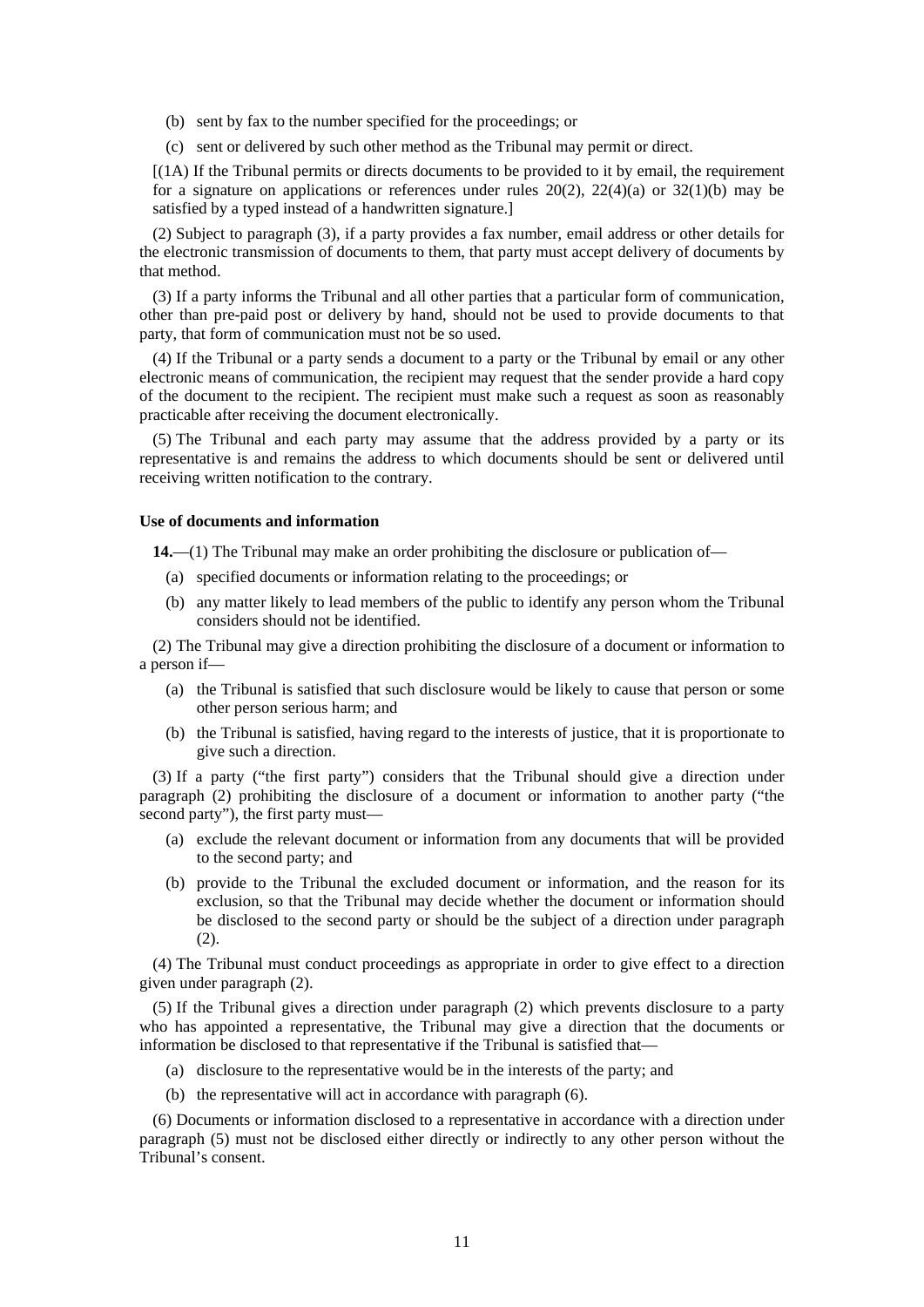(7) Unless the Tribunal gives a direction to the contrary, information about mental health cases and the names of any persons concerned in such cases must not be made public.

#### **Evidence and submissions**

**15.**—(1) Without restriction on the general powers in rule 5(1) and (2) (case management powers), the Tribunal may give directions as to—

- (a) issues on which it requires evidence or submissions;
- (b) the nature of the evidence or submissions it requires;
- (c) whether the parties are permitted or required to provide expert evidence, and if so whether the parties must jointly appoint a single expert to provide such evidence;
- (d) any limit on the number of witnesses whose evidence a party may put forward, whether in relation to a particular issue or generally;
- (e) the manner in which any evidence or submissions are to be provided, which may include a direction for them to be given—
	- (i) orally at a hearing; or
	- (ii) by written submissions or witness statement; and
- (f) the time at which any evidence or submissions are to be provided.
- (2) The Tribunal may—
	- (a) admit evidence whether or not—
		- (i) the evidence would be admissible in a civil trial in England and Wales; or
		- (ii) the evidence was available to a previous decision maker; or
	- (b) exclude evidence that would otherwise be admissible where—
		- (i) the evidence was not provided within the time allowed by a direction or a practice direction;
		- (ii) the evidence was otherwise provided in a manner that did not comply with a direction or a practice direction; or
		- (iii) it would otherwise be unfair to admit the evidence.

(3) The Tribunal may consent to a witness giving, or require any witness to give, evidence on oath, and may administer an oath for that purpose.

(4) In a special educational needs case the Tribunal may require—

- (a) the parents of the child, or any other person with care of the child or parental responsibility for the child (as defined in section 3 of the Children Act 1989), to make the child available for examination or assessment by a suitably qualified professional person; or
- (b) the person responsible for a school or educational setting to allow a suitably qualified professional person to have access to the school or educational setting for the purpose of assessing the child or the provision made, or to be made, for the child.

(5) The Tribunal may consider a failure by a party to comply with a requirement made under paragraph (4), in the absence of any good reason for such failure, as a failure to co-operate with the Tribunal, which could lead to a result which is adverse to that party's case.

#### **Summoning of witnesses and orders to answer questions or produce documents**

**16.**—(1) On the application of a party or on its own initiative, the Tribunal may—

- (a) by summons require any person to attend as a witness at a hearing at the time and place specified in the summons; or
- (b) order any person to answer any questions or produce any documents in that person's possession or control which relate to any issue in the proceedings.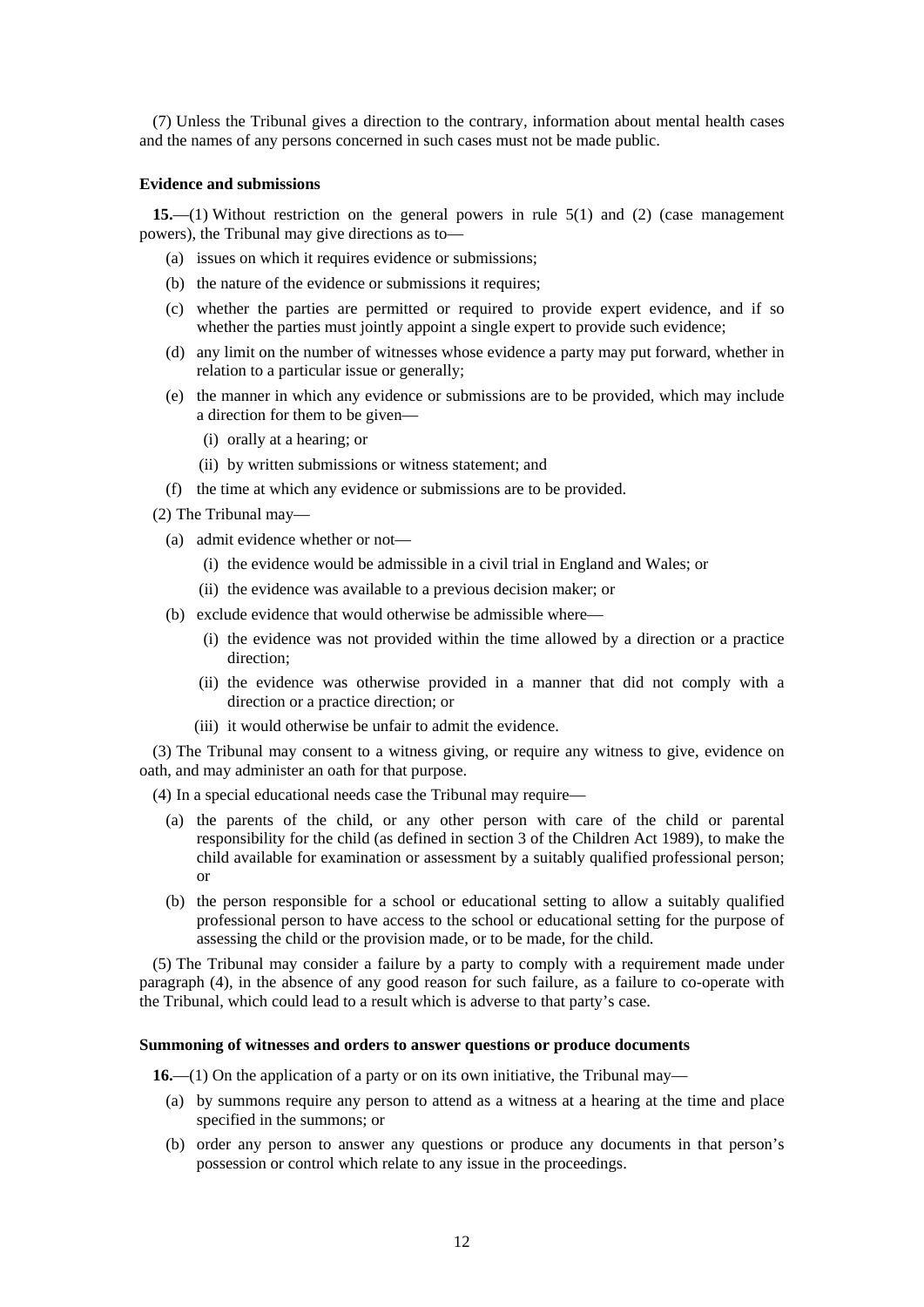(2) A summons under paragraph  $(1)(a)$  must—

- (a) give the person required to attend 14 days' notice of the hearing, or such shorter period as the Tribunal may direct; and
- (b) where the person is not a party, make provision for the person's necessary expenses of attendance to be paid, and state who is to pay them.

(3) No person may be compelled to give any evidence or produce any document that the person could not be compelled to give or produce on a trial of an action in a court of law.

(4) A summons or order under this rule must—

- (a) state that the person on whom the requirement is imposed may apply to the Tribunal to vary or set aside the summons or order, if they have not had an opportunity to object to it; and
- (b) state the consequences of failure to comply with the summons or order.

#### **Withdrawal(**[a](#page-12-0)**)**

**17.**—(1) Subject to paragraphs (2) and (3), a party may give notice of the withdrawal of its case, or any part of it—

- (a) [ ] by sending or delivering to the Tribunal a written notice of withdrawal;
- (b) orally at a hearing[; or
- (c) where a local authority notifies the Tribunal before the expiry of the time limit for submitting a response that it will not oppose the appeal in a special educational needs case].

(2) Notice of withdrawal will not take effect unless the Tribunal consents to the withdrawal except—

- (a) in proceedings concerning the suitability of a person to work with children or vulnerable adults; or
- (b) in proceedings started by a reference under section 67 or 71(1) of the Mental Health Act 1983.

(3) A party which started a mental health case by making a reference to the Tribunal under section 68, 71(2) or 75(1) of the Mental Health Act 1983 may not withdraw its case.

(4) A party which has withdrawn its case may apply to the Tribunal for the case to be reinstated.

(5) An application under paragraph (4) must be made in writing and be received by the Tribunal within 28 days after—

- (a) the date on which the Tribunal received the notice under paragraph  $(1)(a)$ ; or
- (b) the date of the hearing at which the case was withdrawn orally under paragraph (1)(b).

(6) The Tribunal must notify each party in writing [that a withdrawal has taken effect] under this rule.

(7) [Where a local authority has notified the Tribunal before the expiry of the time limit for submitting a response that it will not oppose the appeal in a special educational needs case, the notice under paragraph (6) must state the date on which the Tribunal was so notified.]

<span id="page-12-0"></span><sup>(</sup>**a**) Rule 17 was amended by S.I. 2013/477.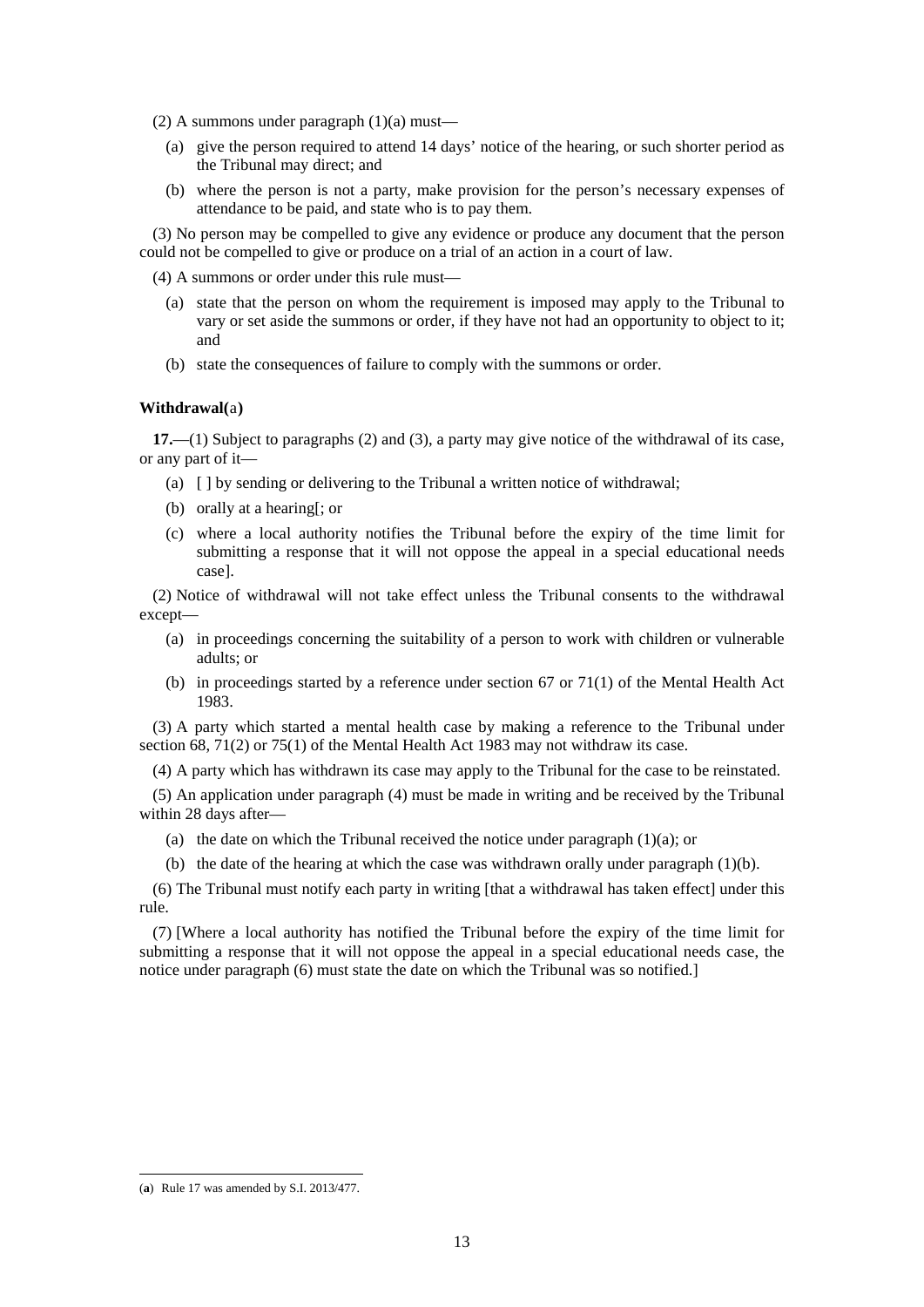# PART 3

# Proceedings before the Tribunal other than in mental health cases

### CHAPTER 1

# Before the hearing

#### **Application of Part 3**

**18.** This Part does not apply to mental health cases.

### **Application for leave(**[a](#page-13-0)**)**

**19.**—(1) [This rule applies to applications for leave to bring proceedings under—

- (a) section 32 of the Criminal Justice and Court Services Act 2000(**[b](#page-13-1)**) (application to have the issue of the continuation of a disqualification order determined by the Tribunal);
- (b) section 51 of the Children and Families Act 2014(**[c](#page-13-2)**) where leave to appeal is required [by virtue of -
	- (i) regulation 34(3) of the Special Educational Needs and Disability Regulations 2014(**[d](#page-13-3)**), or
	- (ii) regulation 20(3) of the Special Educational Needs and Disability (Detained Persons) Regulations 2015(**[e](#page-13-4)**),

(appeals in a special educational needs case in the absence of a mediation certificate).]

(2) An application to the Tribunal for leave must be made by sending or delivering an application to the Tribunal which—

- (a) gives full reasons why the applicant considers that the Tribunal should give leave; and
- (b) complies with paragraphs (2) to (4) of rule 20 (the application notice) as if the application for leave were an application notice.]

(3) The Tribunal may make any directions it considers appropriate before determining the application for leave.

(4) The Tribunal must—

- (a) notify the applicant of its decision in relation to the application for leave; and
- (b) if it gives leave, give directions as to the future conduct of the proceedings.

### **The application notice(**[f](#page-13-5)**)**

**20.**—(1) [If rule 19 (application for leave) does not apply, an applicant must start proceedings before the Tribunal by sending or delivering an application notice to the Tribunal so that, unless paragraph (1A) applies, it is received—

- (a) if the time for providing the application notice is specified in another enactment, in accordance with that enactment;
- (b) in a case under the Suspension Regulations, within 10 working days after written notice of the decision being challenged was sent to the applicant;
- (c) [in a special educational needs case—
	- (i) within 2 months after written notice of the decision being challenged was sent to the applicant; or

<span id="page-13-0"></span><sup>(</sup>**a**) Rule 19 was amended by S.I. 2014/2128 and S.I. 2015/1510.

<span id="page-13-1"></span><sup>(</sup>**b**) 2000 c.43.

<span id="page-13-2"></span><sup>(</sup>**c**) 2014 c.6

<span id="page-13-3"></span><sup>(</sup>**d**) S.I. 2014/1530

<span id="page-13-4"></span><sup>(</sup>**e**) S.I. 2015/62

<span id="page-13-5"></span><sup>(</sup>**f**) Rule  $20(1)$  was substituted, and rule  $20(1A)$  was inserted, by S.I  $2011/651$ . Rule  $20(1)(c)$  and (3) were also amended by S.I. 2014/2128.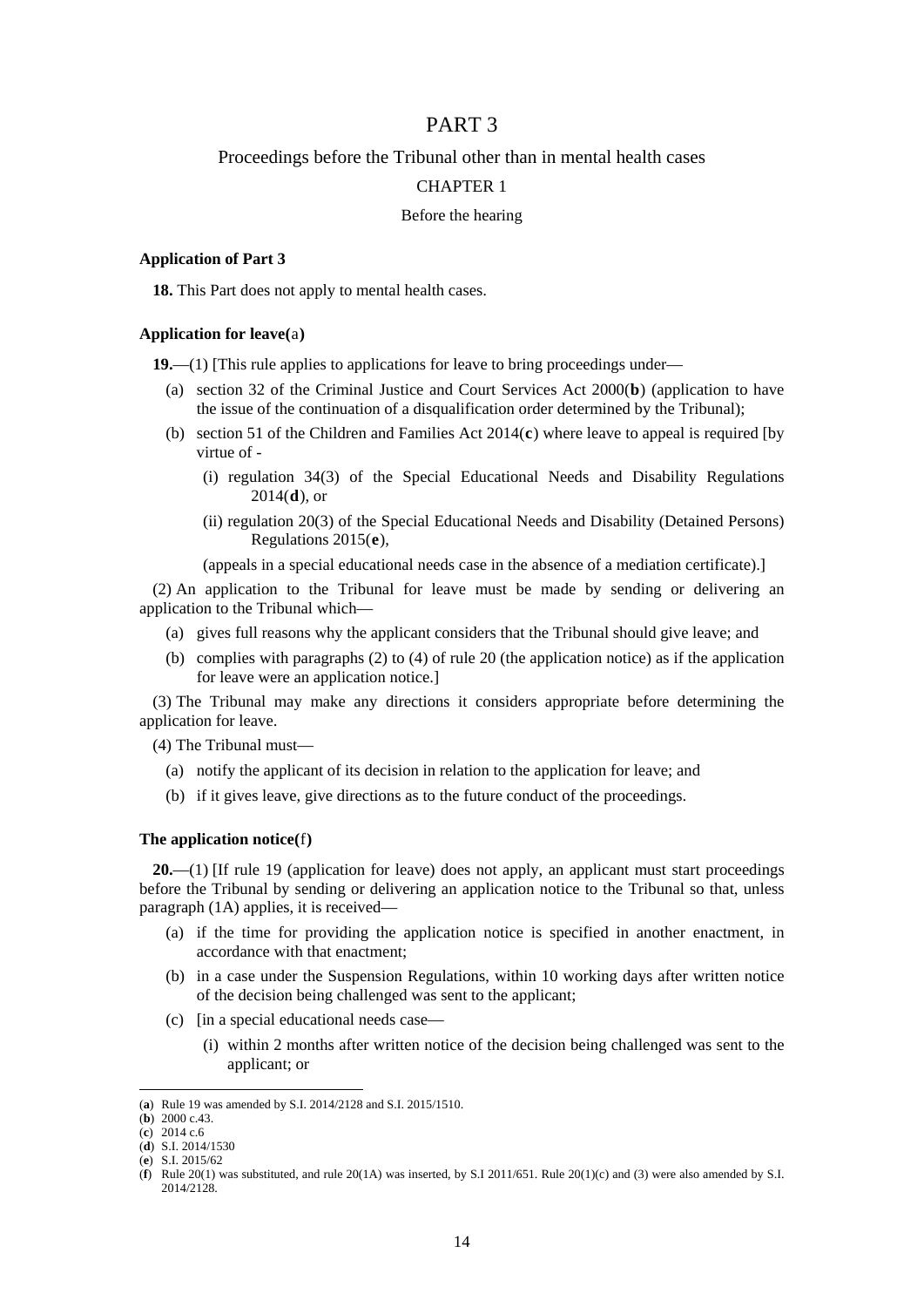- (ii) within 1 month from the date of issue of the mediation certificate if that date would be a later date than the date calculated by reference to paragraph (i);]
- (d) in a case listed in the Schedule, within 3 months after written notice of the decision being challenged was sent to the applicant;
- (e) in any other case, within 28 days after written notice of the decision being challenged was sent to the applicant.]

[(1A) Where, in a health service case, the Tribunal has contingently removed a practitioner or performer from a list, an application may be made at any time if it is made under—

- (a) section 158(5)(a) of the National Health Service Act 2006;
- (b) section 114(5)(a) of the National Health Service (Wales) Act 2006;
- (c) regulation 15(6)(a) of the National Health Service (Performers Lists) Regulations 2004(**[a](#page-14-0)**); or
- (d) regulation 15(6)(a) of the National Health Service (Performers Lists) (Wales) Regulations 2004(**[b](#page-14-1)**).]

(2) The application notice must be signed by the applicant and must include—

- (a) the name and address of the applicant;
- (b) the name and address of the applicant's representative (if any);
- (c) an address where documents for the applicant may be sent or delivered;
- (d) the name and address of any respondent;
- (e) details of the decision or act, or failure to decide or act, to which the proceedings relate;
- (f) the result the applicant is seeking;
- (g) the grounds on which the applicant relies; and
- (h) any further information or documents required by an applicable practice direction.

(3) [The applicant must send with the application notice—

- (a) a copy of any written record of any decision under challenge,
- (b) any statement of reasons for that decision that the applicant has or can reasonably obtain, and
- (c) in a special educational needs case to which section 55(3) of the Children and Families Act 2014 (cases in which an appeal may be made only if a mediation certificate has been issued) applies, a copy of any certificate issued under subsection (4) or (5) of that section, as the case may be.]

(4) If the applicant provides the application notice to the Tribunal later than the time required by paragraph (1) or by any extension of time under rule  $5(3)(a)$  (power to extend time)–

- (a) the application notice must include a request for an extension of time and the reason why the application notice was not provided in time; and
- (b) unless the Tribunal extends time for the application notice under rule 5(3)(a) (power to extend time) the Tribunal must not admit the application notice.

(5) In proceedings under Suspension Regulations, the applicant must send or deliver a copy of the application notice and any accompanying documents to the respondent at the same time as it provides the application notice to the Tribunal.

(6) In proceedings other than proceedings under paragraph (5), when the Tribunal receives the application notice it must send a copy of the application notice and any accompanying documents to each other party.

l

<span id="page-14-0"></span><sup>(</sup>**a**) S.I 2004/585

<span id="page-14-1"></span><sup>(</sup>**b**) S.I 2004/1020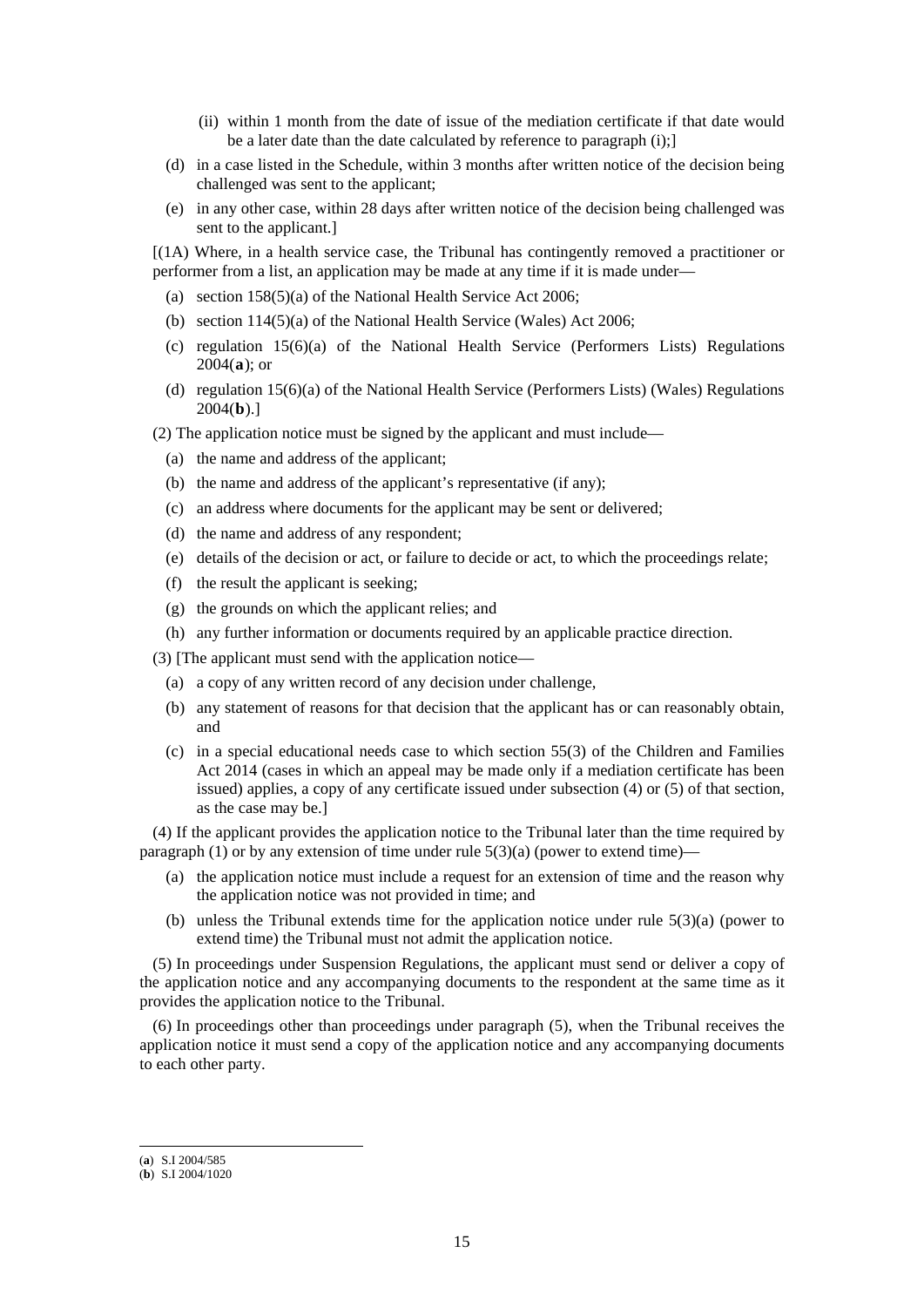#### **The response(**[a](#page-15-0)**)**

**21.**—(1) When a respondent receives a copy of the application notice, the respondent must send or deliver to the Tribunal a response so that it is received—

- (a) [in a case under the Suspension Regulations, within 3 working days after the respondent received the application notice;
- (b) in a health service case, within 21 days after the respondent received the application notice;
- (c) in a special educational needs case or a disability discrimination in schools case [to which sub-paragraph (cc) does not apply], within 30 working days after the respondent received the application notice;

(cc) [in a disability discrimination in schools case that includes a claim for the reinstatement of a child [or young person] who has been permanently excluded, within 15 working days after the respondent received the application notice;]

- (d) in any other case, within 20 working days after the respondent received the application notice.]
- (2) The response must include—
	- (a) the name and address of the respondent;
	- (b) the name and address of the respondent's representative (if any);
	- (c) an address where documents for the respondent may be sent or delivered;
	- (d) a statement as to whether the respondent opposes the applicant's case and, if so, any grounds for such opposition which are not contained in another document provided with the response;
	- (e) in a special educational needs case [brought by a parent of a child], the views of the child about the issues raised by the proceedings, or the reason why the respondent has not ascertained those views; and
	- (f) any further information or documents required by an applicable practice direction or direction.

(3) The response may include a statement as to whether the respondent would be content for the case to be dealt with without a hearing if the Tribunal considers it appropriate.

(4) If the respondent provides the response to the Tribunal later than the time required by paragraph  $(1)$  or by any extension of time under rule  $5(3)(a)$  (power to extend time), the response must include a request for an extension of time and the reason why the response was not provided in time.

(5) The respondent must send or deliver a copy of the response and any accompanying documents to each other party at the same time as it provides the response to the Tribunal.

#### **Order that a school be regarded as not registered pending determination of an appeal**

**22.**—(1) This rule sets out the procedure for the making of an order under section 166(5) of the Education Act 2002(**[b](#page-15-1)**) that a school is to be regarded as not registered for the purposes of section 159 of that Act until the Tribunal determines an appeal under section 165(2) of that Act (decision to remove an independent school from the register).

(2) In this rule—

- (a) "the applicant" means the applicant bringing the appeal under section 165(2) of the Education Act 2002; and
- (b) "the respondent" means the respondent to that appeal.

<span id="page-15-0"></span><sup>(</sup>**a**) Rule 21 was amended by S.I 2011/651, S.I. 2012/1363 and S.I. 2014/2128.

<span id="page-15-1"></span><sup>(</sup>**b**) 2002 c.32.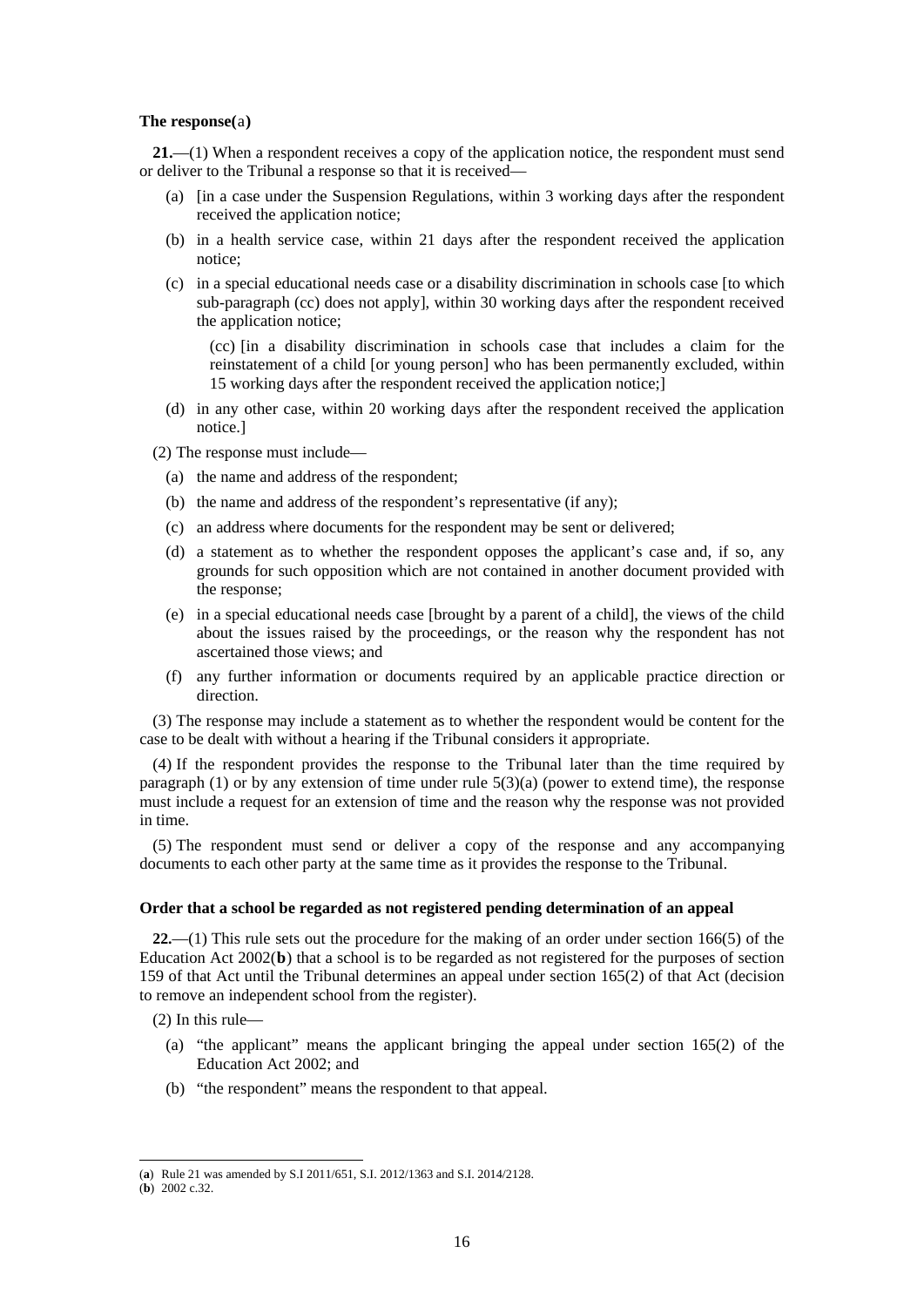(3) The respondent must make any application for an order under this rule in writing and must send or deliver it to the Tribunal and the applicant so that it is received within 28 days after the date on which the respondent received a copy of the application notice starting the appeal.

(4) An application under paragraph (3) must—

- (a) be signed by the respondent and dated;
- (b) state the grounds for the application;
- (c) state the nature of the evidence that will be provided in support of the application and the names of the witnesses who will give that evidence;
- (d) specify any working days in the following 30 days when the respondent or a witness named under sub-paragraph (c) would not be available to attend a hearing, and provide reasons why they would not be available; and
- (e) include, so far as practicable, any documentary evidence (including witness statements) that the respondent intends to rely on.

(5) The applicant must send or deliver a written response to the application under paragraph (3) to the Tribunal and the respondent so that it is received within 16 days after the date on which the respondent sent that application to the applicant under paragraph (3).

(6) The response must—

- (a) acknowledge receipt of the application and any documentary evidence included with it;
- (b) state whether the applicant requests that the application be decided at a hearing, and if so—
	- (i) state the nature of the evidence that will be provided in support of the applicant's case and the names of the witnesses who will give that evidence; and
	- (ii) specify any working days in the following 16 days when the applicant or a witness named under sub-paragraph (b)(i) would not be available to attend a hearing, and provide reasons why they would not be available; and
- (c) include, so far as practicable, any documentary evidence (including witness statements) that the applicant intends to rely on.

(7) If the applicant fails to comply with paragraph (5) the applicant will not be entitled to take any further part in the proceedings in relation to the application.

(8) If the applicant complies with paragraph (5) and requests that the application be decided at a hearing, the Tribunal must hold a hearing to consider the application.

(9) Any hearing to consider the making of an order must be held as soon as reasonably practicable, and if the respondent has applied for such an order any such hearing must be held no later than the earlier of—

- (a) 14 days after the date on which the Tribunal received the applicant's response to the application; or
- (b) 30 days after the date on which the respondent sent the application to the applicant.

(10) If the Tribunal is considering whether to make an order on its own initiative, the Tribunal—

- (a) may not do so without giving the applicant an opportunity to make representations at a hearing in relation to the making of the order;
- (b) must give directions as to the provision to the Tribunal by the parties of documents or evidence that the parties wish to be taken into account.

#### CHAPTER 2

# Hearings

#### **Decision with or without a hearing**

**23.**—(1) Subject to paragraphs (2) and (3), the Tribunal must hold a hearing before making a decision which disposes of proceedings unless—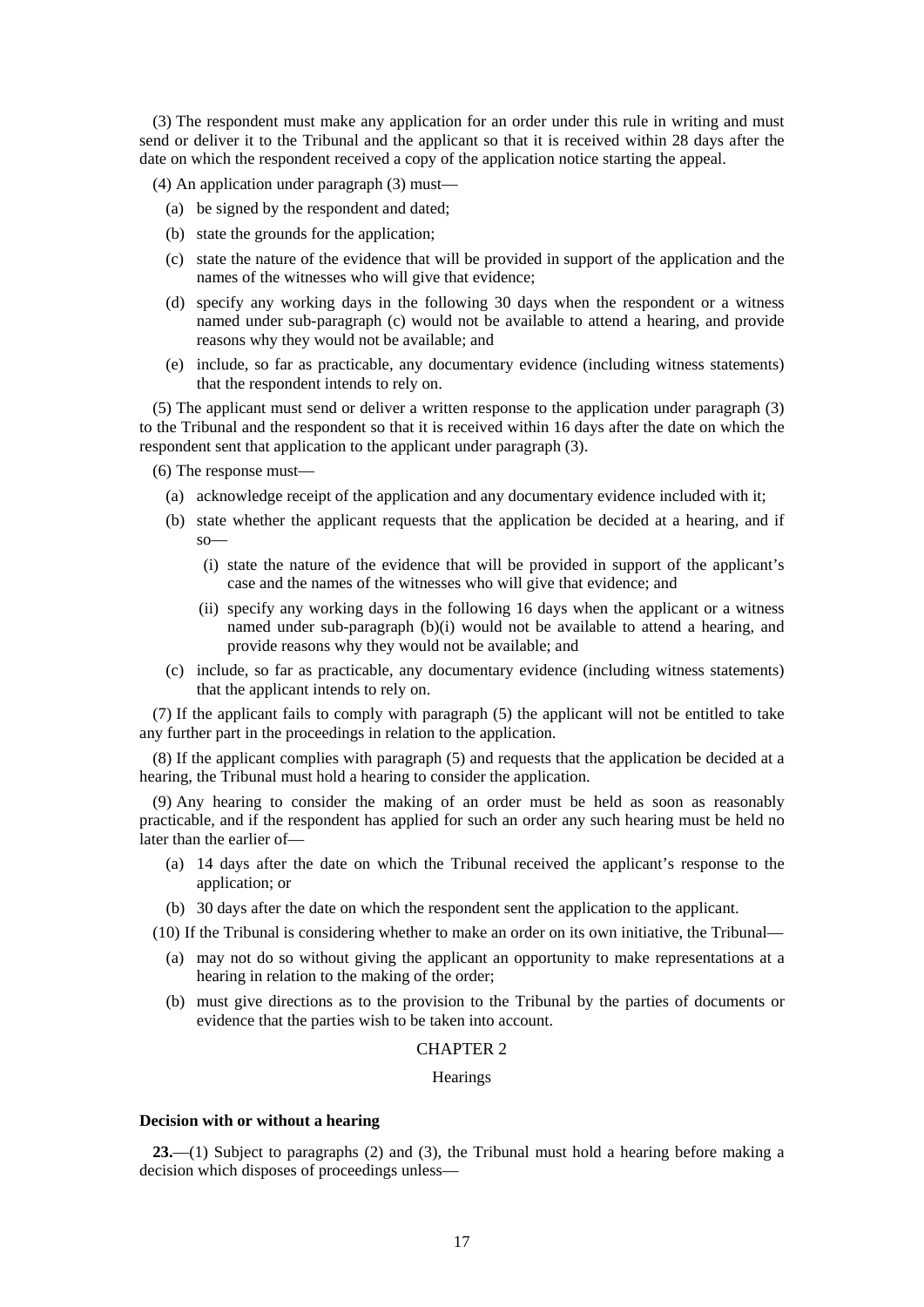- (a) each party has consented to the matter being decided without a hearing; and
- (b) the Tribunal considers that it is able to decide the matter without the hearing.

(2) This rule does not apply to a decision under Part 5.

(3) The Tribunal may dispose of proceedings without a hearing under rule 8 (striking out a party's case).

#### **Entitlement to attend a hearing(**[a](#page-17-0)**)**

**24.** Subject to rules 22(7) (exclusion of applicant from proceedings to consider an order under section  $166(5)$  of the Education Act 2002) and  $26(5)$  (exclusion of a person from a hearing)—

- (a) each party is entitled to attend a hearing; and
- (b) [in a special educational needs case, or a disability discrimination in schools case brought by a parent of a child, the child is entitled to attend a hearing and the Tribunal may permit the child to give evidence and to address the Tribunal.]

#### **Notice of hearings**

**25.**—(1) The Tribunal must give each party entitled to attend a hearing reasonable notice of the time and place of the hearing (including any adjourned or postponed hearing) and any changes to the time and place of the hearing.

(2) The period of notice under paragraph (1) must be at least 14 days, except that—

- (a) in proceedings under Suspension Regulations the period of notice must be at least 3 working days;
- (b) the period of notice in respect of a hearing to consider the making of an order under section 166(5) of the Education Act 2002 must be at least 7 days; and
- (c) the Tribunal may give shorter notice—
	- (i) with the parties' consent; or
	- (ii) in urgent or exceptional circumstances.

#### **Public and private hearings(**[b](#page-17-1)**)**

**26.**—(1) Subject to the following paragraphs, all hearings must be held in public.

(2) Hearings in special educational needs cases and disability discrimination in schools cases must be held in private unless the Tribunal considers that it is in the interests of justice for a hearing to be held in public.

(3) Subject to paragraph (2), the Tribunal may give a direction that a hearing, or part of it, is to be held in private.

(4) Where a hearing, or part of it, is to be held in private, the Tribunal may determine who is permitted to attend the hearing or part of it.

(5) The Tribunal may give a direction excluding from any hearing, or part of it—

- (a) any person whose conduct the Tribunal considers is disrupting or is likely to disrupt the hearing;
- (b) any person whose presence the Tribunal considers is likely to prevent another person from giving evidence or making submissions freely;
- (c) any person who the Tribunal considers should be excluded in order to give effect to a direction under rule 14(2) (withholding information likely to cause harm);
- (d) any person where the purpose of the hearing would be defeated by the attendance of that person; or

<span id="page-17-0"></span><sup>(</sup>**a**) Rule 24(b) was amended by S.I. 2014/2128.

<span id="page-17-1"></span><sup>(</sup>**b**) Rule 26(5) was amended by S.I. 2014/2128.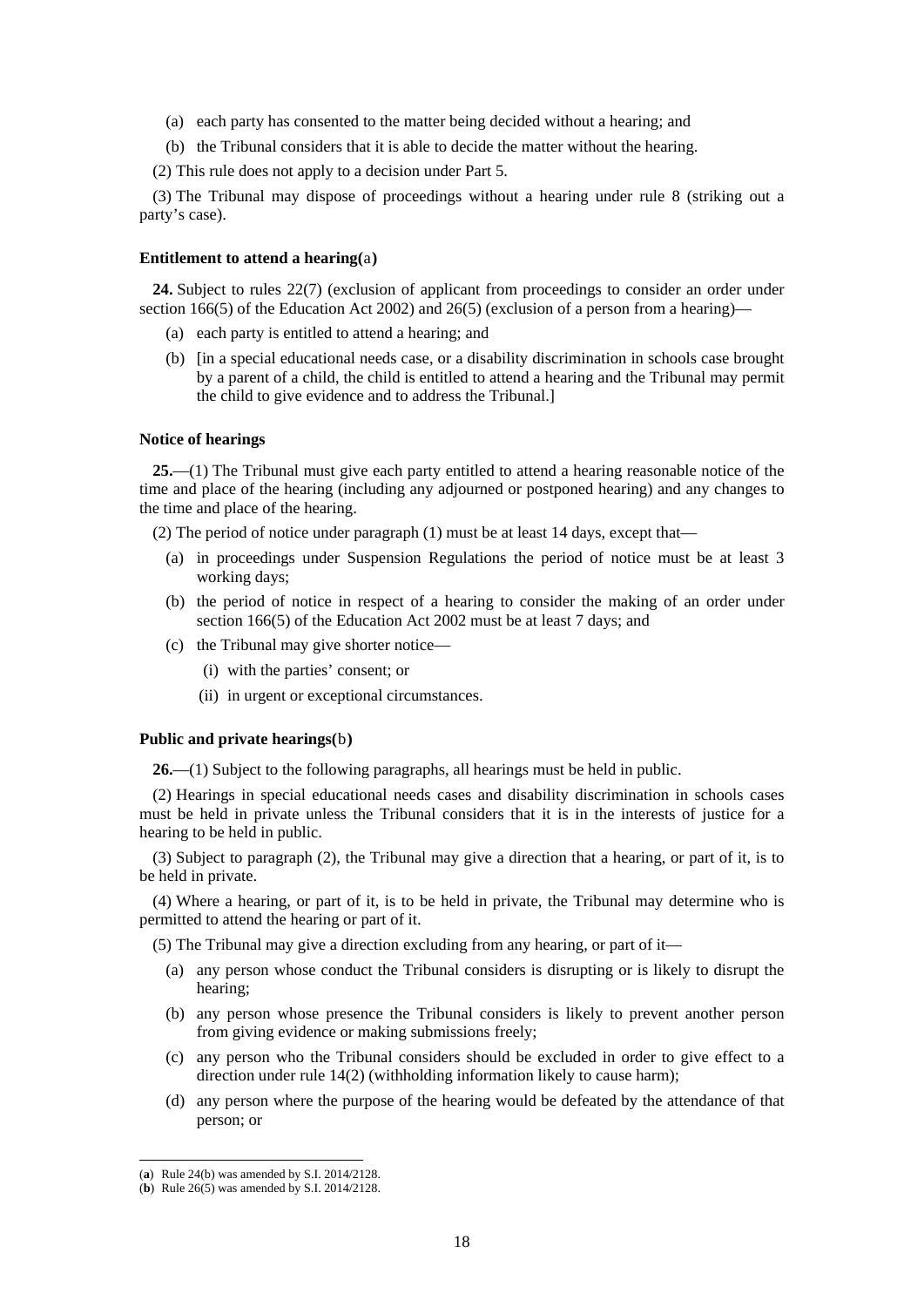(e) [in a special educational needs case or a disability discrimination in schools case brought by a parent of a child or by a young person who lacks capacity to conduct their case, that child or young person, if the Tribunal considers that their presence at the hearing would be adverse to their interests.]

(6) The Tribunal may give a direction excluding a witness from a hearing until that witness gives evidence.

#### **Hearings in a party's absence**

**27.** If a party fails to attend a hearing the Tribunal may proceed with the hearing if the Tribunal—

- (a) is satisfied that the party has been notified of the hearing or that reasonable steps have been taken to notify the party of the hearing; and
- (b) considers that it is in the interests of justice to proceed with the hearing.

#### **Power to pay allowances**

**28.** The Secretary of State may pay such allowances for the purpose of or in connection with the attendance of persons at hearings as the Secretary of State may determine.

#### CHAPTER 3

### Decisions

#### **Consent orders**

**29.**—(1) The Tribunal may, at the request of the parties but only if it considers it appropriate, make a consent order disposing of the proceedings and making such other appropriate provision as the parties have agreed.

(2) Notwithstanding any other provision of these Rules, the Tribunal need not hold a hearing before making an order under paragraph (1), or provide reasons for the order.

#### **Decisions(**[a](#page-18-0)**)**

**30.**—(1) The Tribunal may give a decision orally at a hearing.

(2) Subject to rule 14(2) (withholding information likely to cause harm), the Tribunal must provide to each party as soon as reasonably practicable after making [a decision (other than a decision under Part 5) which finally disposes of all issues in the proceedings or a preliminary issue dealt with following a direction under rule  $5(3)(e)$ ]—

- (a) a decision notice stating the Tribunal's decision;
- (b) written reasons for the decision; and
- (c) notification of any rights of review or appeal against the decision and the time within which, and the manner in which, such rights of review or appeal may be exercised.

(3) In proceedings under Suspension Regulations, the documents and information referred to in paragraph (2) must be provided at the hearing or sent within 3 working days after the hearing.

(4) The Tribunal may provide written reasons for any decision to which paragraph (2) does not apply.

<span id="page-18-0"></span><sup>(</sup>**a**) Rule 30 was amended by S.I. 2013/477.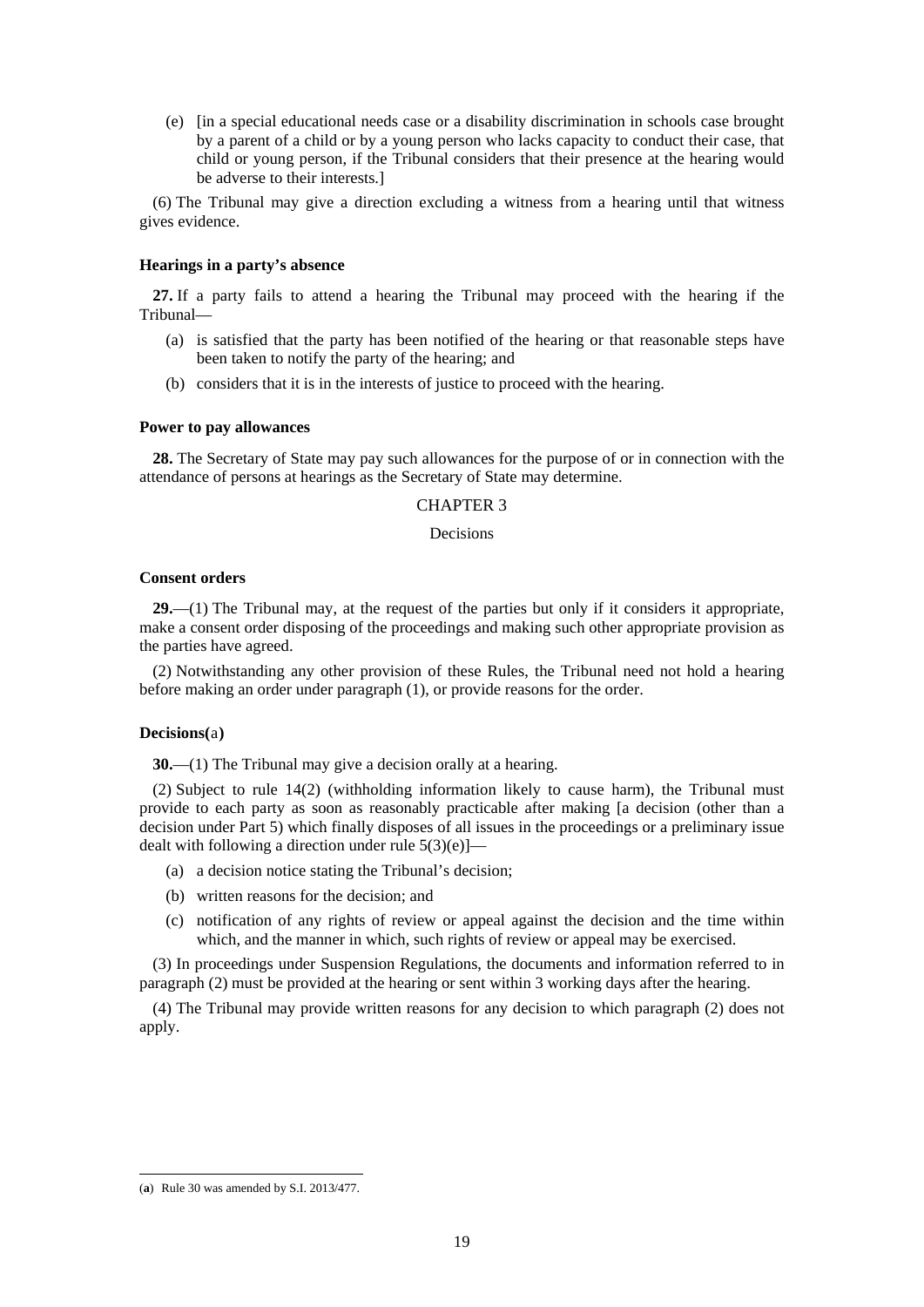# PART 4

## Proceedings before the Tribunal in mental health cases

### CHAPTER 1

#### Before the hearing

#### **Application of Part 4**

**31.** This Part applies only to mental health cases.

# **Procedure in mental health cases(**[a](#page-19-0)**)**

**32.**—(1) An application or reference must be—

- (a) made in writing;
- (b) signed (in the case of an application, by the applicant or any person authorised by the applicant to do so); and
- (c) sent or delivered to the Tribunal so that it is received within the time specified in the Mental Health Act 1983 or the Repatriation of Prisoners Act 1984.

(2) An application must, if possible, include—

- (a) the name, [address and date of birth] of the patient;
- (b) if the application is made by the patient's nearest relative, the name, address and relationship to the patient of the patient's nearest relative;
- (c) the provision under which the patient is detained, liable to be detained, subject to guardianship or a community patient;
- (d) whether the person making the application has appointed a representative or intends to do so, and the name and address of any representative appointed;
- (e) the name and address of the responsible authority in relation to the patient.

(2A) [A reference must, if possible, include—

- (a) the name and address of the person or body making the reference;
- (b) the name, address and date of birth of the patient;
- (c) the name and address of any representative of the patient;
- (d) the provision under which the patient is detained, liable to be detained, subject to guardianship or a community patient (as the case may be);
- (e) whether the person or body making the reference has appointed a representative or intends to do so, and the name and address of any representative appointed;
- (f) if the reference is made by the Secretary of State, the name and address of the responsible authority in relation to the patient, or, in the case of a conditionally discharged patient, the name and address of the responsible clinician and any social supervisor in relation to the patient.]

(3) Subject to rule 14(2) (withholding evidence likely to cause harm), when the Tribunal receives a document from any party it must send a copy of that document to each other party.

(4) If the patient is a conditionally discharged patient—

- (a) upon being notified by the Tribunal of an application, the Secretary of State must immediately provide to the Tribunal the names and addresses of the responsible clinician and any social supervisor in relation to the patient; and
- (b) upon being notified by the Tribunal of an application or reference, the responsible clinician and any social supervisor named by the Secretary of State under this rule must send or deliver the documents specified in the relevant practice direction to the Tribunal

l

<span id="page-19-0"></span><sup>(</sup>**a**) Rule 32 was amended by S.I. 2012/500. Rule 32(9) was added by S.I. 2014/514.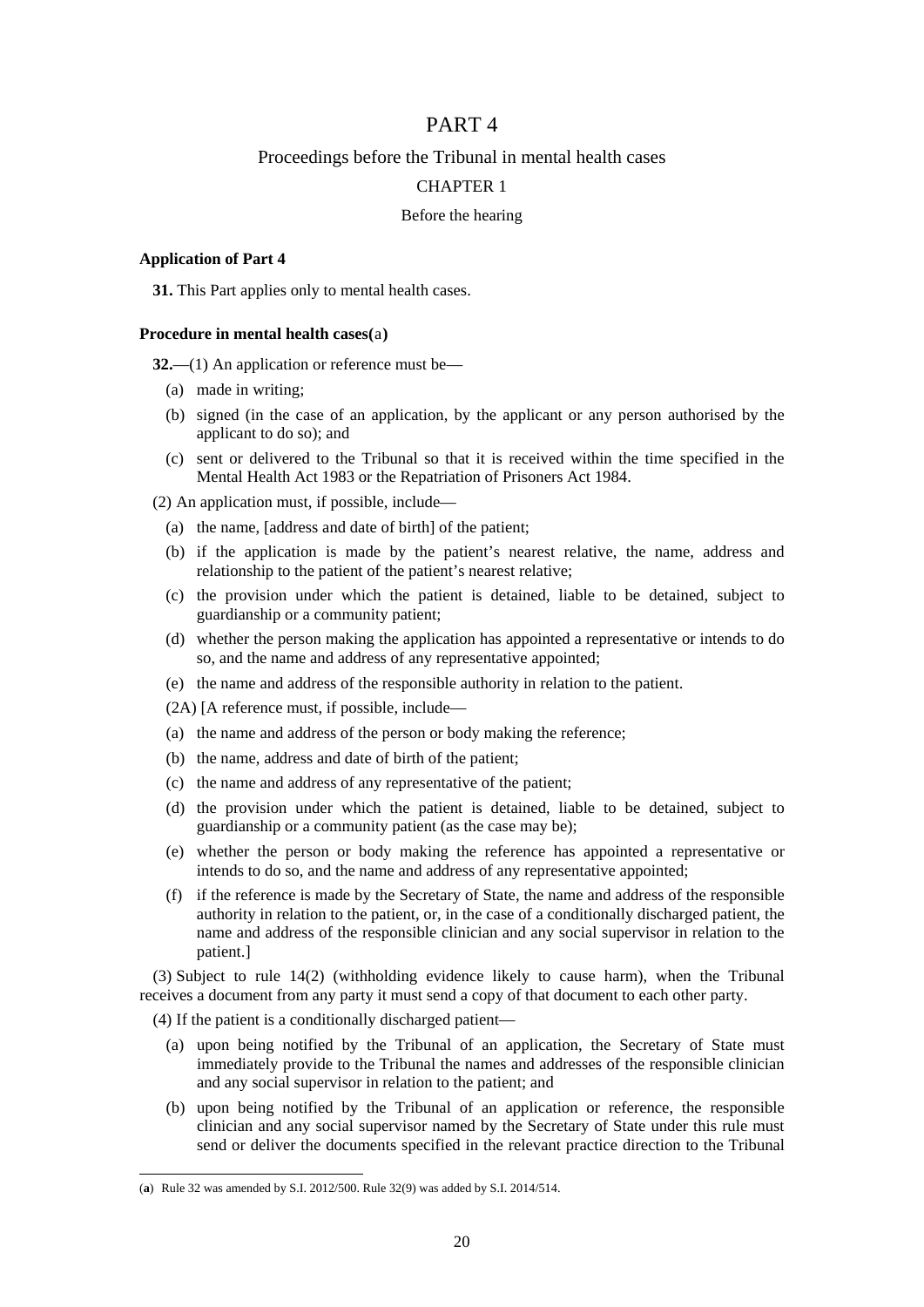so that they are received by the Tribunal as soon as practicable and in any event within 3 weeks after the notification.

 $(5)$  In proceedings under section  $66(1)(a)$  of the Mental Health Act 1983 (application in respect of an admission for assessment), on the earlier of receipt of the copy of the application or a request from the Tribunal, the responsible authority must immediately send or deliver to the Tribunal a copy of—

(a) the application for admission; and

(b) the written medical recommendations on which that application was founded;

and must as soon as practicable send or deliver to the Tribunal the documents specified in the relevant practice direction.

(6) If neither paragraph (4) nor (5) applies, the responsible authority must send or deliver the documents specified in the relevant practice direction to the Tribunal so that they are received by the Tribunal as soon as practicable and in any event within 3 weeks after the responsible authority made the reference or received a copy of the application or reference.

(7) If the patient is a restricted patient, a person or body providing a document to the Tribunal in accordance with paragraph  $(4)(b)$  or  $(6)$  must also send or deliver a copy of the document to the Secretary of State.

(7A) The Secretary of State must send the information specified in paragraph (7B) and any observations the Secretary of State wishes to make to the Tribunal as soon as practicable and in any event—

- (a) in proceedings under section 75(1) of the Mental Health Act 1983 (reference concerning a conditionally discharged restricted patient who has been recalled to hospital), within 2 weeks after the Secretary of State received the documents sent or delivered in accordance with paragraph  $(7)$ ;
- (b) otherwise, within 3 weeks after the Secretary of State received the documents sent or delivered in accordance with paragraph (7).
- (7B) The information specified in this paragraph is—
- (a) a summary of the offence or alleged offence that resulted in the patient being detained in hospital subject to a restriction order or, in the case of a patient subject to a restriction or limitation direction, that resulted in the patient being remanded in custody, kept in custody or sentenced to imprisonment;
- (b) a record of any other criminal convictions or findings recorded against the patient;
- (c) full details of the history of the patient's liability to detention under the Mental Health Act 1983 since the restrictions were imposed;
- (d) any further information in the Secretary of State's possession that the Secretary of State considers relevant to the proceedings.]

(8) If the Secretary of State wishes to seek the approval of the Tribunal under section 86(3) of the Mental Health Act 1983 [(removal of alien patients)], the Secretary of State must refer the patient's case to the Tribunal and the provisions of these Rules applicable to references under that Act apply to the proceedings.

(9) [The responsible authority must make records relating to the detention or treatment of the patient and any after-care services available to the Tribunal on request and the Tribunal or an appropriate member of the Tribunal may, before or at the hearing, examine and take notes and copies of such records for use in connection with the proceedings.]

#### **Notice of proceedings to interested persons(**[a](#page-20-0)**)**

**33.** When the Tribunal receives the information required by rule 32(4), (5) or (6) (procedure in mental health cases) the Tribunal must give notice of the proceedings—

(a) where the patient is subject to the guardianship of a private guardian, to the guardian;

<span id="page-20-0"></span><sup>(</sup>**a**) Rule 33 was amended by S.I. 2013/477.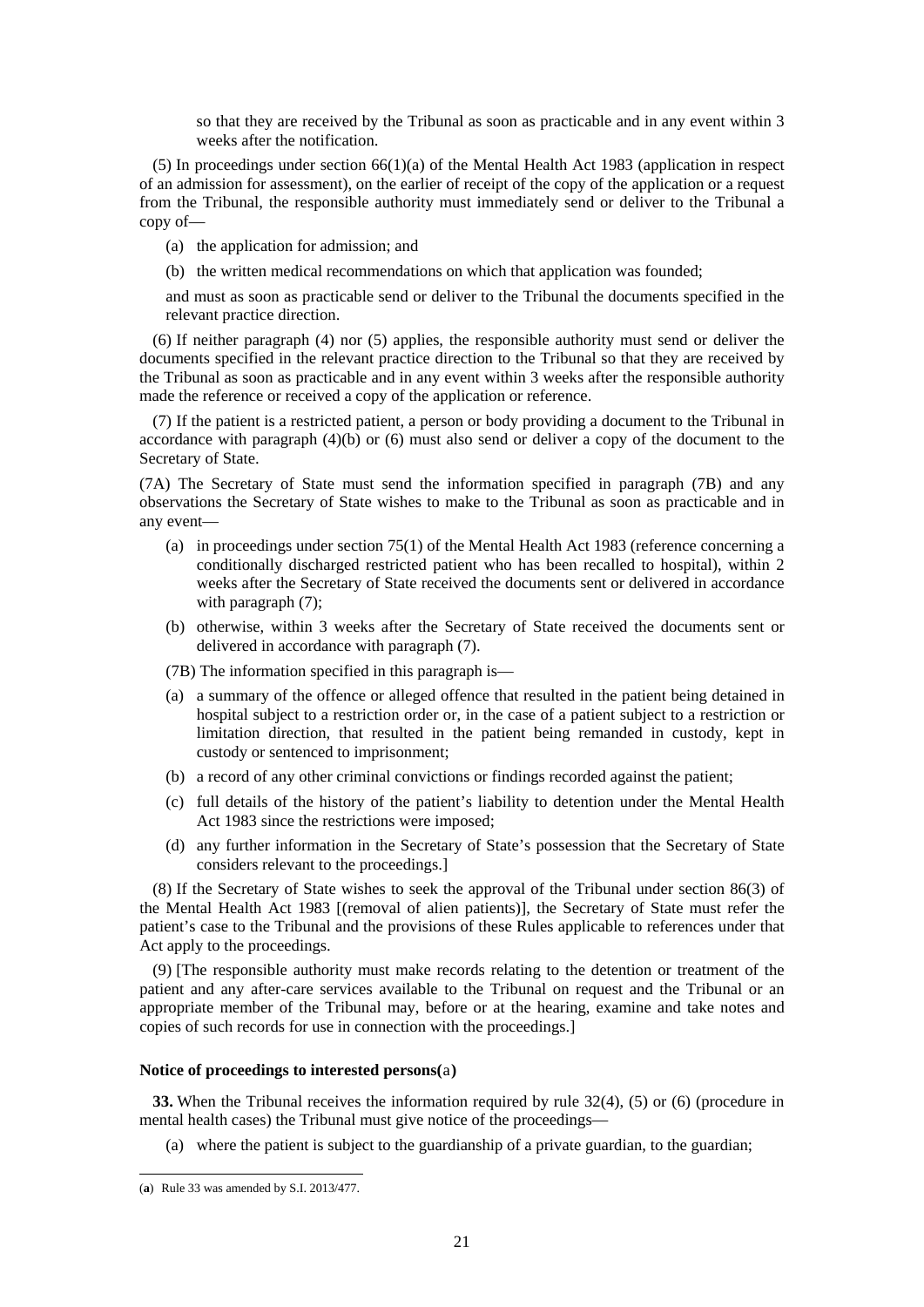- (b) where there is an extant order of the Court of Protection, to that court;
- (c) subject to a patient with capacity to do so requesting otherwise, where any person other than the applicant is named by the authority as exercising the functions of the nearest relative, to that person;
- $(d) \mid$  and
- (e) to any other person who, in the opinion of the Tribunal, should have an opportunity of being heard.

#### **Medical examination of the patient(**[a](#page-21-0)**)**

**34.**—[(1) Where paragraph (2) applies, an appropriate member of the Tribunal must, so far as practicable, examine the patient in order to form an opinion of the patient's mental condition, and may do so in private.

(2) This paragraph applies—

- (a) in proceedings under section 66(1)(a) of the Mental Health Act 1983(**[b](#page-21-1)**) (application in respect of an admission for assessment), unless the Tribunal is satisfied that the patient does not want such an examination;
- (b) in any other case, if the patient or the patient's representative has informed the Tribunal in writing, not less than 14 days before the hearing, that—
	- (i) the patient; or
	- (ii) if the patient lacks the capacity to make such a decision, the patient's representative,

wishes there to be such an examination; or

(c) if the Tribunal has directed that there be such an examination.]

# CHAPTER 2

#### **Hearings**

#### **Restrictions on disposal of proceedings without a hearing(**[c](#page-21-2)**)**

**35.**—(1) [Subject to the following paragraphs, the Tribunal must hold a hearing before making a decision which disposes of proceedings.]

(2) This rule does not apply to a decision under Part 5.

(3) The Tribunal may make a decision on a reference under section 68 of the Mental Health Act 1983 (duty of managers of hospitals to refer cases to tribunal) without a hearing if the patient is a community patient aged 18 or over and either—

- (a) the patient has stated in writing that the patient does not wish to attend or be represented at a hearing of the reference and the Tribunal is satisfied that the patient has the capacity to decide whether or not to make that decision; or
- (b) the patient's representative has stated in writing that the patient does not wish to attend or be represented at the hearing of the reference.

(4) The Tribunal may dispose of proceedings without a hearing under rule 8(3) (striking out a party's case).]

#### **Entitlement to attend a hearing**

**36.**—(1) Subject to rule 38(4) (exclusion of a person from a hearing), each party to proceedings is entitled to attend a hearing.

<span id="page-21-0"></span><sup>(</sup>**a**) Rule 34 was substituted by S.I. 2014/514.

<span id="page-21-1"></span><sup>(</sup>**b**) 1983 c. 20

<span id="page-21-2"></span><sup>(</sup>**c**) Rule 35 was amended by S.I. 2012/500.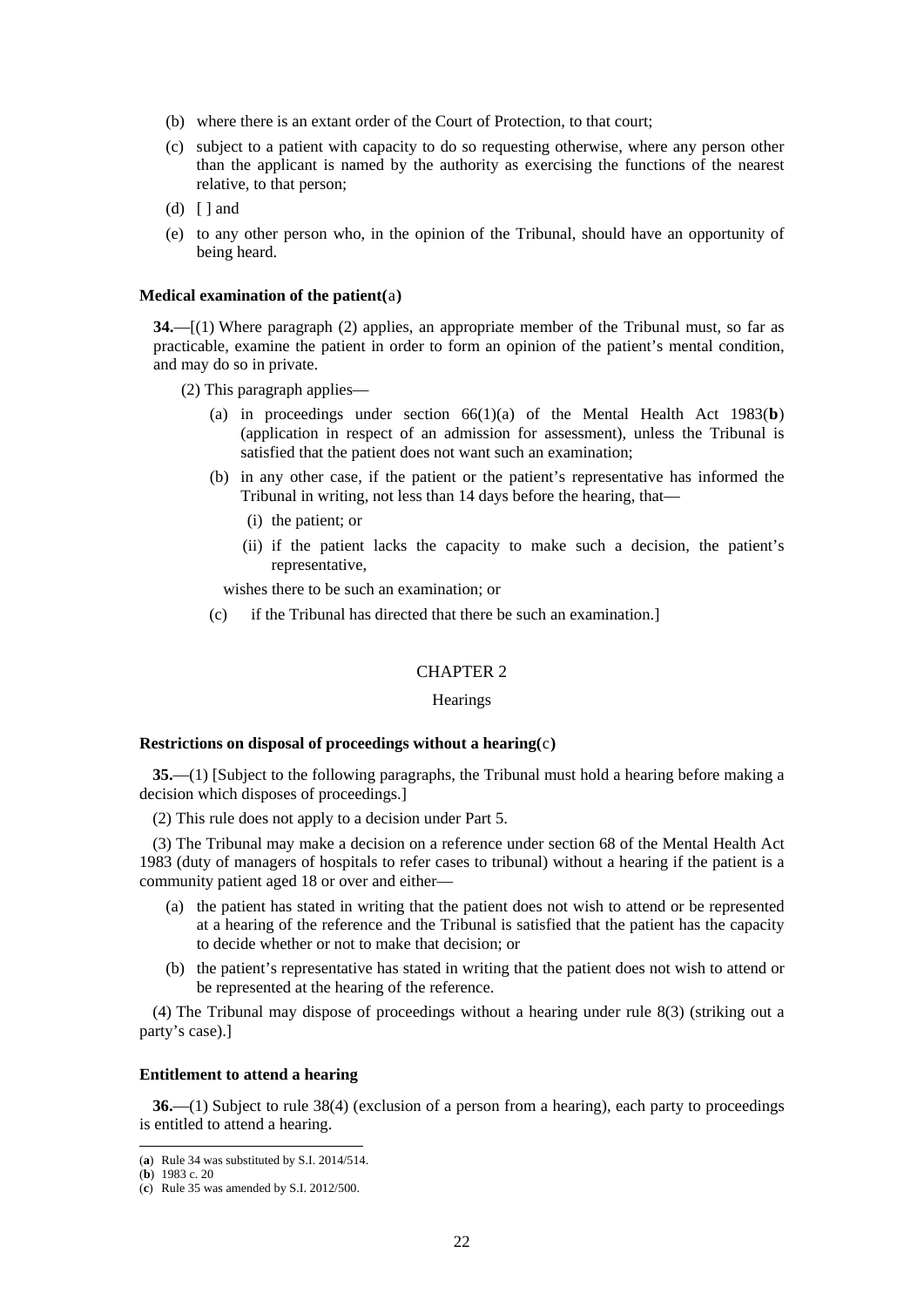(2) Any person notified of the proceedings under rule 33 (notice of proceedings to interested persons) may—

- (a) attend and take part in a hearing to such extent as the Tribunal considers proper; or
- (b) provide written submissions to the Tribunal.

#### **Time and place of hearings(**[a](#page-22-0)**)**

**37.**—(1) In proceedings under section 66(1)(a) of the Mental Health Act 1983 the hearing of the case must start within 7 days after the date on which the Tribunal received the application notice.

(2) In proceedings under section 75(1) of that Act, the hearing of the case must start at least 5 weeks but no more than 8 weeks after the date on which the Tribunal received the reference.

(3) The Tribunal must give reasonable notice of the time and place of the hearing (including any adjourned or postponed hearing), and any changes to the time and place of the hearing, to—

- (a) each party entitled to attend a hearing; and
- (b) any person who has been notified of the proceedings under rule 33 (notice of proceedings to interested persons).

(4) The period of notice under paragraph (3) must be at least [21 days], except that—

- (a) in proceedings under section  $66(1)(a)$  of the Mental Health Act 1983 the period must be at least 3 working days; and
- (b) the Tribunal may give shorter notice—
	- (i) with the parties' consent; or
	- (ii) in urgent or exceptional circumstances.

#### **Public and private hearings**

**38.**—(1) All hearings must be held in private unless the Tribunal considers that it is in the interests of justice for the hearing to be held in public.

(2) If a hearing is held in public, the Tribunal may give a direction that part of the hearing is to be held in private.

(3) Where a hearing, or part of it, is to be held in private, the Tribunal may determine who is permitted to attend the hearing or part of it.

(4) The Tribunal may give a direction excluding from any hearing, or part of it—

- (a) any person whose conduct the Tribunal considers is disrupting or is likely to disrupt the hearing;
- (b) any person whose presence the Tribunal considers is likely to prevent another person from giving evidence or making submissions freely;
- (c) any person who the Tribunal considers should be excluded in order to give effect to a direction under rule 14(2) (withholding information likely to cause harm); or
- (d) any person where the purpose of the hearing would be defeated by the attendance of that person.

(5) The Tribunal may give a direction excluding a witness from a hearing until that witness gives evidence.

#### **Hearings in a party's absence(**[b](#page-22-1)**)**

**39.**—(1) Subject to paragraph (2), if a party fails to attend a hearing the Tribunal may proceed with the hearing if the Tribunal—

<sup>(</sup>**a**) Rule 37 (4) was amended by S.I. 2014/514.

<span id="page-22-1"></span><span id="page-22-0"></span><sup>(</sup>**b**) Rule 39(2) was substituted by S.I. 2014/514.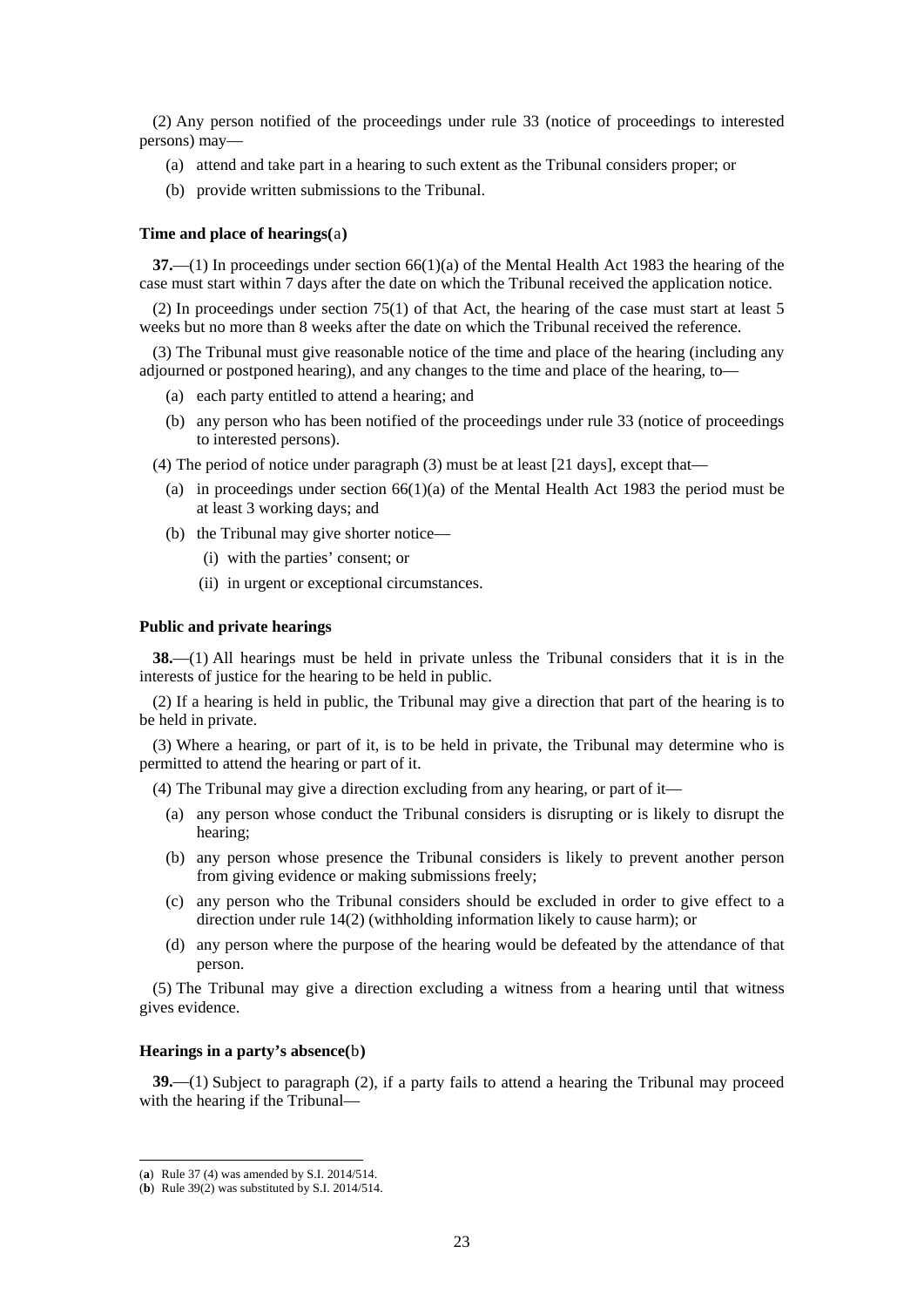- (a) is satisfied that the party has been notified of the hearing or that reasonable steps have been taken to notify the party of the hearing; and
- (b) considers that it is in the interests of justice to proceed with the hearing.

(2) [The Tribunal may not proceed with a hearing that the patient has failed to attend unless the Tribunal is satisfied that—

(a) the patient—

(i) has decided not to attend the hearing; or

- (ii) is unable to attend the hearing for reasons of ill health; and
- (b) an examination under rule 34 (medical examination of the patient)—

(i) has been carried out; or

(ii) is impractical or unnecessary]

#### **Power to pay allowances**

**40.** The Tribunal may pay allowances in respect of travelling expenses, subsistence and loss of earnings to—

- (a) any person who attends a hearing as an applicant or a witness;
- (b) a patient who attends a hearing otherwise than as the applicant or a witness; and
- (c) any person (other than a legal representative) who attends as the representative of an applicant.

# CHAPTER 3

# Decisions

#### **Decisions(**[a](#page-23-0)**)**

**41.**—(1) The Tribunal may give a decision orally at a hearing.

(2) Subject to rule 14(2) (withholding information likely to cause harm), the Tribunal must provide to each party as soon as reasonably practicable after making [a decision (except a decision under Part 5) which finally disposes of all issues in the proceedings or a preliminary issue dealt with following a direction under rule  $5(3)(e)$ ]—

- (a) a decision notice stating the Tribunal's decision;
- (b) written reasons for the decision; and
- (c) notification of any right of appeal against the decision and the time within which, and the manner in which, such right of appeal may be exercised.

(3) The documents and information referred to in paragraph (2) must—

- (a) in proceedings under section 66(1)(a) of the Mental Health Act 1983, be provided at the hearing or sent within 3 working days after the hearing; and
- (b) in other cases, be provided at the hearing or sent within 7 days after the hearing.

(4) The Tribunal may provide written reasons for any decision to which paragraph (2) does not apply.

#### **Provisional decisions**

**42.** For the purposes of this Part and Parts 1, 2 and 5, a decision with recommendations under section 72(3)(a) or (3A)(a) of the Mental Health Act 1983(**[b](#page-23-1)**) or a deferred direction for

<span id="page-23-0"></span> <sup>(</sup>**a**) Rule 41 was amended by S.I. 2013/477.

<span id="page-23-1"></span><sup>(</sup>**b**) 1983 c.20. Section 72(3A) was inserted by section 1(2) to, and paragraph 10(1) and (2) of Schedule 1 to, the Mental Health (Patients in the Community) Act 1995 (c.52), and is substituted by section 32(4) of, and paragraphs 1 and 21(1) and (4) of Schedule 3 to, the Mental Health Act 2007 (c.12).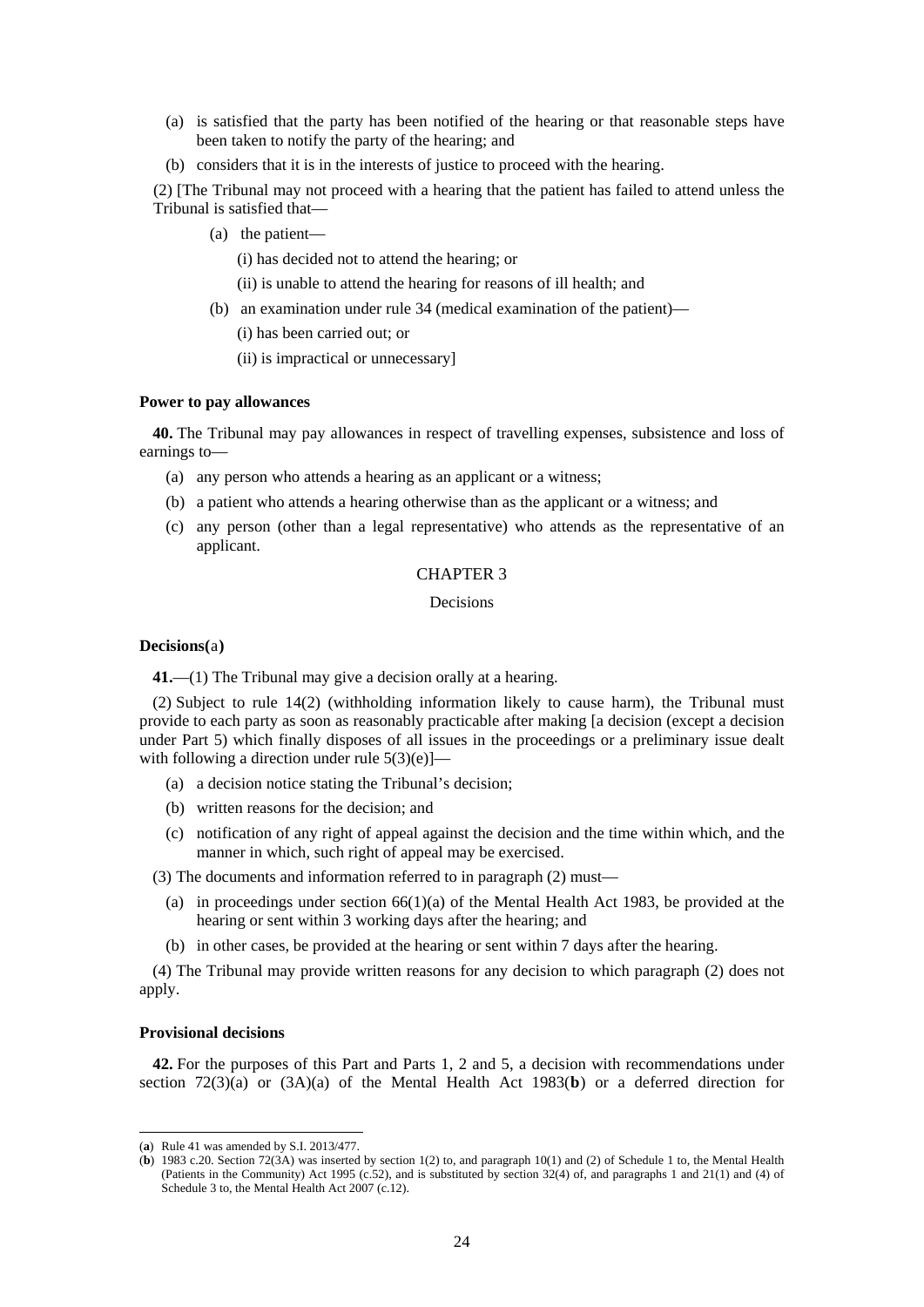conditional discharge under section 73(7) of that Act is a decision which disposes of the proceedings.

# PART 5

Correcting, setting aside, reviewing and appealing Tribunal decisions

#### **Interpretation**

**43.** In this Part—

"appeal" means the exercise of a right of appeal on a point of law under section 11 of the 2007 Act; and

"review" means the review of a decision by the Tribunal under section 9 of the 2007 Act.

#### **Clerical mistakes and accidental slips or omissions**

**44.** The Tribunal may at any time correct any clerical mistake or other accidental slip or omission in a decision, direction or any document produced by it, by—

- (a) sending notification of the amended decision or direction, or a copy of the amended document, to all parties; and
- (b) making any necessary amendment to any information published in relation to the decision, direction or document.

#### **Setting aside a decision which disposes of proceedings**

**45.**—(1) The Tribunal may set aside a decision which disposes of proceedings, or part of such a decision, and re-make the decision or the relevant part of it, if—

- (a) the Tribunal considers that it is in the interests of justice to do so; and
- (b) one or more of the conditions in paragraph (2) are satisfied.

(2) The conditions are—

- (a) a document relating to the proceedings was not sent to, or was not received at an appropriate time by, a party or a party's representative;
- (b) a document relating to the proceedings was not sent to the Tribunal at an appropriate time;
- (c) a party, or a party's representative, was not present at a hearing related to the proceedings; or
- (d) there has been some other procedural irregularity in the proceedings.

(3) A party applying for a decision, or part of a decision, to be set aside under paragraph (1) must make a written application to the Tribunal so that it is received no later than 28 days after the date on which the Tribunal sent notice of the decision to the party.

#### **Application for permission to appeal(**[a](#page-24-0)**)**

**46.**—(1) A person seeking permission to appeal must make a written application to the Tribunal for permission to appeal.

(2) An application under paragraph (1) must be sent or delivered to the Tribunal so that it is received no later than 28 days after the latest of the dates that the Tribunal sends to the person making the application—

[(za) the relevant decision notice;]

(a) written reasons for the decision [, if the decision disposes of—

<span id="page-24-0"></span><sup>(</sup>**a**) Rule 46 was amended by S.I. 2013/477.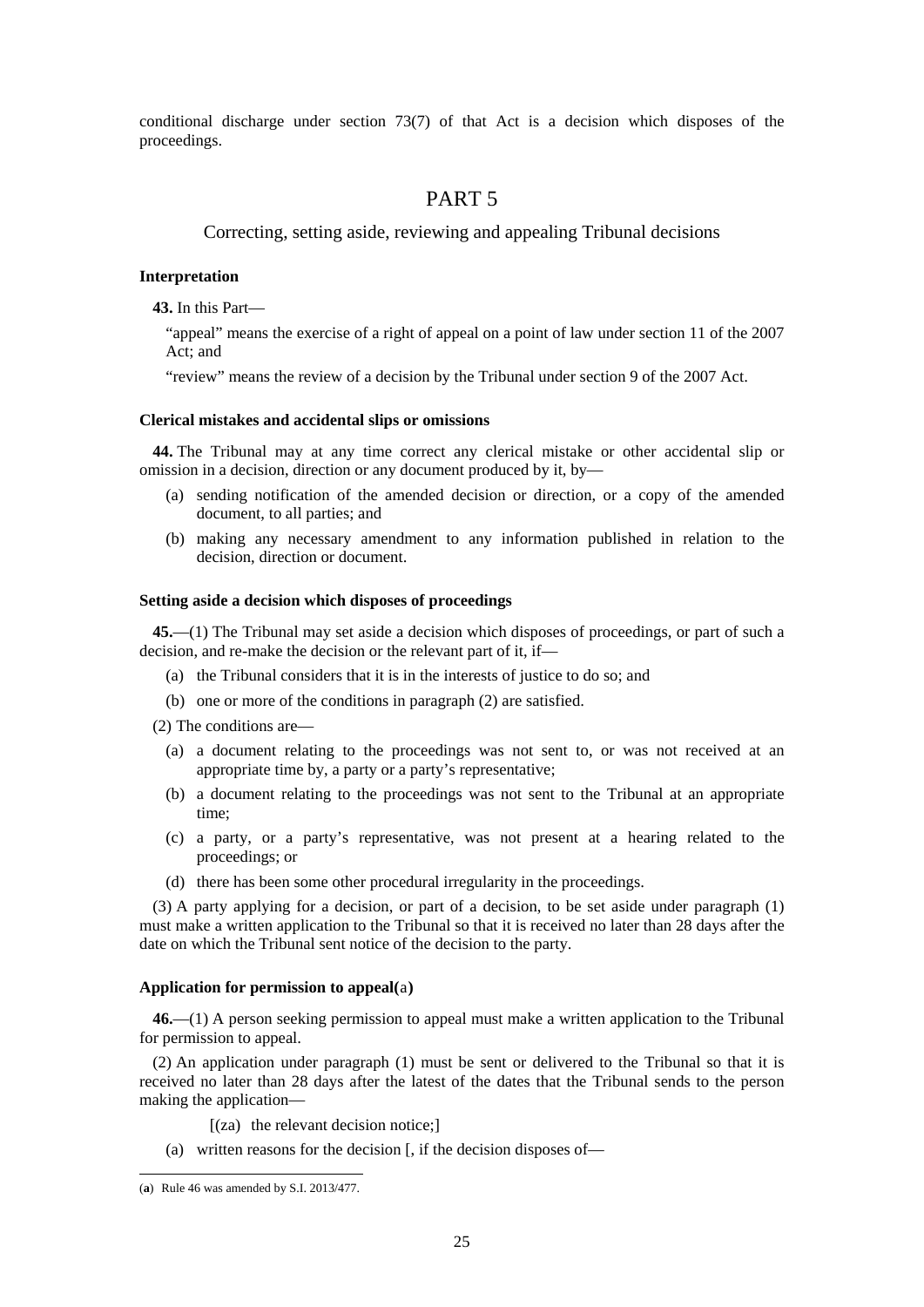- (i) all issues in the proceedings; or
- (ii) subject to paragraph (2A), a preliminary issue dealt with following a direction under rule 5(3)(e)];
- (b) notification of amended reasons for, or correction of, the decision following a review; or
- (c) notification that an application for the decision to be set aside has been unsuccessful.

[(2A) The Tribunal may direct that the 28 days within which a party may send or deliver to the Tribunal an application for permission to appeal against a decision that disposes of a preliminary issue shall run from the date of the decision that disposes of all issues in the proceedings.]

(3) The date in paragraph (2)(c) applies only if the application for the decision to be set aside was made within the time stipulated in rule 45 (setting aside a decision which disposes of proceedings) or any extension of that time granted by the Tribunal.

(4) If the person seeking permission to appeal sends or delivers the application to the Tribunal later than the time required by paragraph (2) or by any extension of time under rule 5(3)(a) (power to extend time)—

- (a) the application must include a request for an extension of time and the reason why the application was not provided in time; and
- (b) unless the Tribunal extends time for the application under rule  $5(3)(a)$  (power to extend time) the Tribunal must not admit the application.

(5) An application under paragraph (1) must—

- (a) identify the decision of the Tribunal to which it relates;
- (b) identify the alleged error or errors of law in the decision; and
- (c) state the result the party making the application is seeking.

#### **Tribunal's consideration of application for permission to appeal**

**47.**—(1) On receiving an application for permission to appeal the Tribunal must first consider, taking into account the overriding objective in rule 2, whether to review the decision in accordance with rule 49 (review of a decision).

(2) If the Tribunal decides not to review the decision, or reviews the decision and decides to take no action in relation to the decision, or part of it, the Tribunal must consider whether to give permission to appeal in relation to the decision or that part of it.

(3) The Tribunal must send a record of its decision to the parties as soon as practicable.

- (4) If the Tribunal refuses permission to appeal it must send with the record of its decision—
	- (a) a statement of its reasons for such refusal; and
	- (b) notification of the right to make an application to the Upper Tribunal for permission to appeal and the time within which, and the method by which, such application must be made.

(5) The Tribunal may give permission to appeal on limited grounds, but must comply with paragraph (4) in relation to any grounds on which it has refused permission.

#### **Application for review in special educational needs cases**

**48.**—(1) This rule applies to decisions which dispose of proceedings in special educational needs cases, but not to decisions under this Part.

(2) A party may make a written application to the Tribunal for a review of a decision if circumstances relevant to the decision have changed since the decision was made.

(3) An application under paragraph (2) must be sent or delivered to the Tribunal so that it is received within 28 days after the date on which the Tribunal sent the decision notice recording the Tribunal's decision to the party making the application.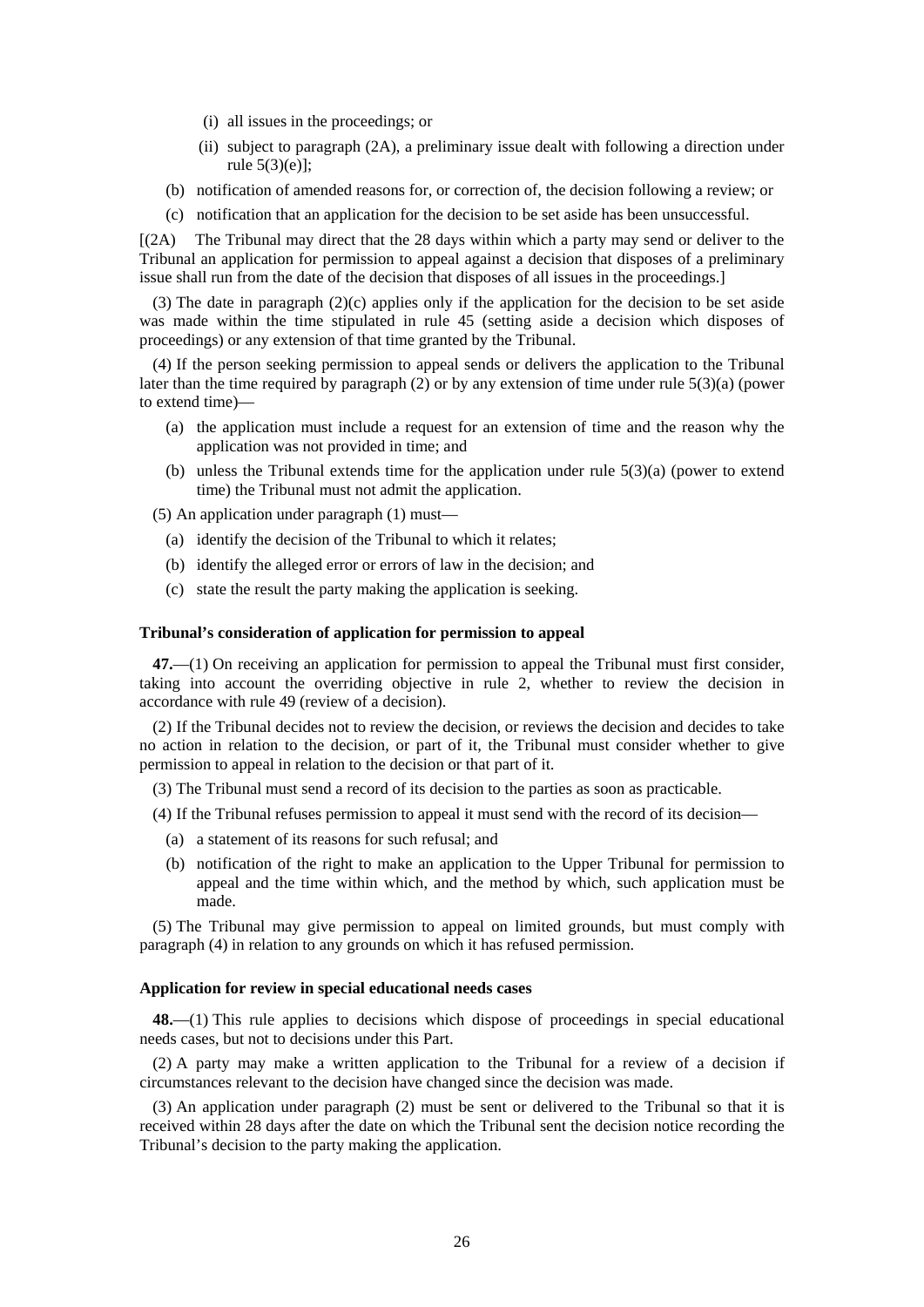(4) If a party sends or delivers an application to the Tribunal later than the time required by paragraph (3) or by any extension of time under rule  $5(3)(a)$  (power to extend time)—

- (a) the application must include a request for an extension of time and the reason why the application was not provided in time; and
- (b) unless the Tribunal extends time for the application under rule  $5(3)(a)$  (power to extend time) the Tribunal must not admit the application.

# **Review of a decision**

**49.**—(1) The Tribunal may only undertake a review of a decision—

- (a) pursuant to rule  $47(1)$  (review on an application for permission to appeal) if it is satisfied that there was an error of law in the decision; or
- (b) pursuant to rule 48 (application for review in special educational needs cases).

(2) The Tribunal must notify the parties in writing of the outcome of any review, and of any right of appeal in relation to the outcome.

(3) If the Tribunal takes any action in relation to a decision following a review without first giving every party an opportunity to make representations, the notice under paragraph (2) must state that any party that did not have an opportunity to make representations may apply for such action to be set aside and for the decision to be reviewed again.

#### **Power to treat an application as a different type of application**

**50.** The Tribunal may treat an application for a decision to be corrected, set aside or reviewed, or for permission to appeal against a decision, as an application for any other one of those things.

> *Patrick Elias Phillip Brook Smith Q.C. Lesley Clare Douglas J. May Q.C. Newton of Braintree M.J. Reed Mark Rowland Nicholas Warren*

I allow these Rules Signed by authority of the Lord Chancellor

*Bridget Prentice* Parliamentary Under Secretary of State 9th October 2008 Ministry of Justice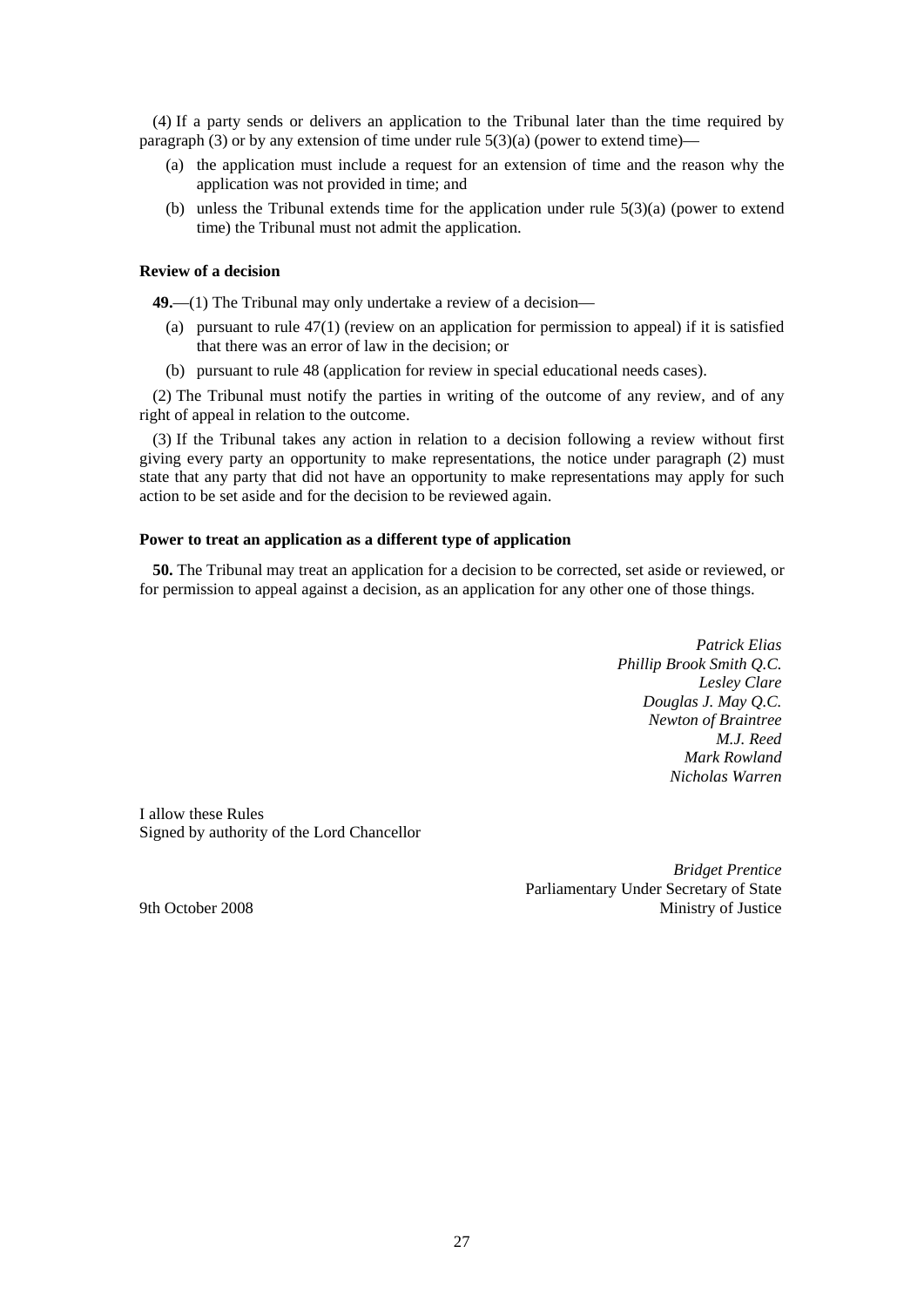# $[SCHEDULE(a)$  $[SCHEDULE(a)$  $[SCHEDULE(a)$  Rule 20(1)(d)

# Cases in which the time for providing the application notice is within 3 months after written notice of the decision being challenged was sent to the applicant

An appeal under section 65A of the Children Act 1989(**[b](#page-27-1)**) (appeal against a refusal to give consent for a person who is disqualified from fostering a child privately to carry on, or be otherwise concerned in the management of, or have any financial interest in, or be employed in, a children's home)

 $\lceil$   $\rceil$ 

An appeal under section 68 of the Care Standards Act 2000 against a refusal to register a person as a social worker under section 58 of that Act (grant or refusal of registration)

 $[ ]$ 

An appeal under section 74(1)(a) of the Childcare Act 2006 (appeal against a refusal of registration as a childcare provider)

An appeal under section 37(1)(a) of the Children and Families (Wales) Measure 2010 (appeal against a refusal of an application for registration for child minding or providing day care for children)

An appeal under regulation 12 of the Education (Prohibition from Teaching or Working with Children) Regulations 2003(**[c](#page-27-2)**) (appeal against a direction, or a refusal to revoke a direction, prohibiting or restricting a person from working in education or in a job which brings them regularly into contact with children).]

[An appeal under section 129(1) of the Education and Skills Act 2008(**[d](#page-27-3)**) (appeal against a decision to give, or not to vary or revoke, a direction prohibiting or restricting a person from taking part in the management of an independent educational institution).]

<span id="page-27-0"></span><sup>(</sup>**a**) The Schedule was substituted by S.I 2011/651. It was also amended by S.I. 2014/2128.

<span id="page-27-1"></span><sup>(</sup>**b**) 1989 c. 41. Section 65A was inserted by section 116 of, and paragraph 14(1) and (14) of Schedule 4 to, the Care Standards Act 2000 (c. 14)

<span id="page-27-2"></span><sup>(</sup>**c**) S.I 2003/1184

<span id="page-27-3"></span><sup>(</sup>**d**) 2008 c.25